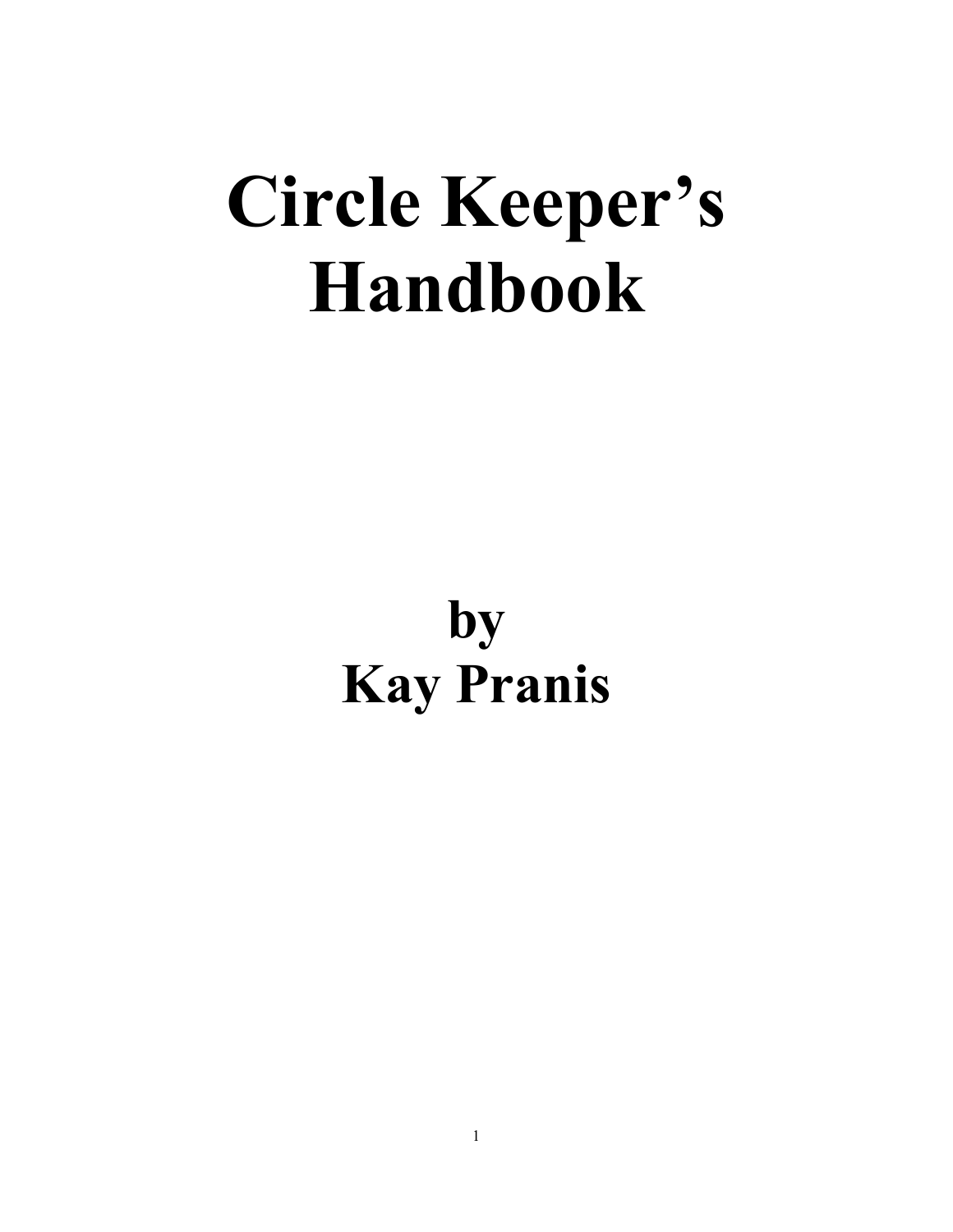## **Contents**

| Introduction                                       | 4  |
|----------------------------------------------------|----|
| Preparation for a Circle                           | 5  |
| Essential Elements of Conducting the Circle        | 8  |
| Tips for Keepers                                   | 10 |
| Agreements in the Circle                           | 13 |
| Combining Circle with Other Formats                | 13 |
| Differences Between Circle and Other Processes     | 13 |
| Balance in the Process                             | 15 |
| Circle Outline                                     | 16 |
| Follow-up                                          | 17 |
| Appendix 1 – Sample Prompting Questions            | 20 |
| Appendix 2 – Sample Opening and Closing Ceremonies | 23 |
| Appendix 3 – Tips for Alternate Check-ins          | 27 |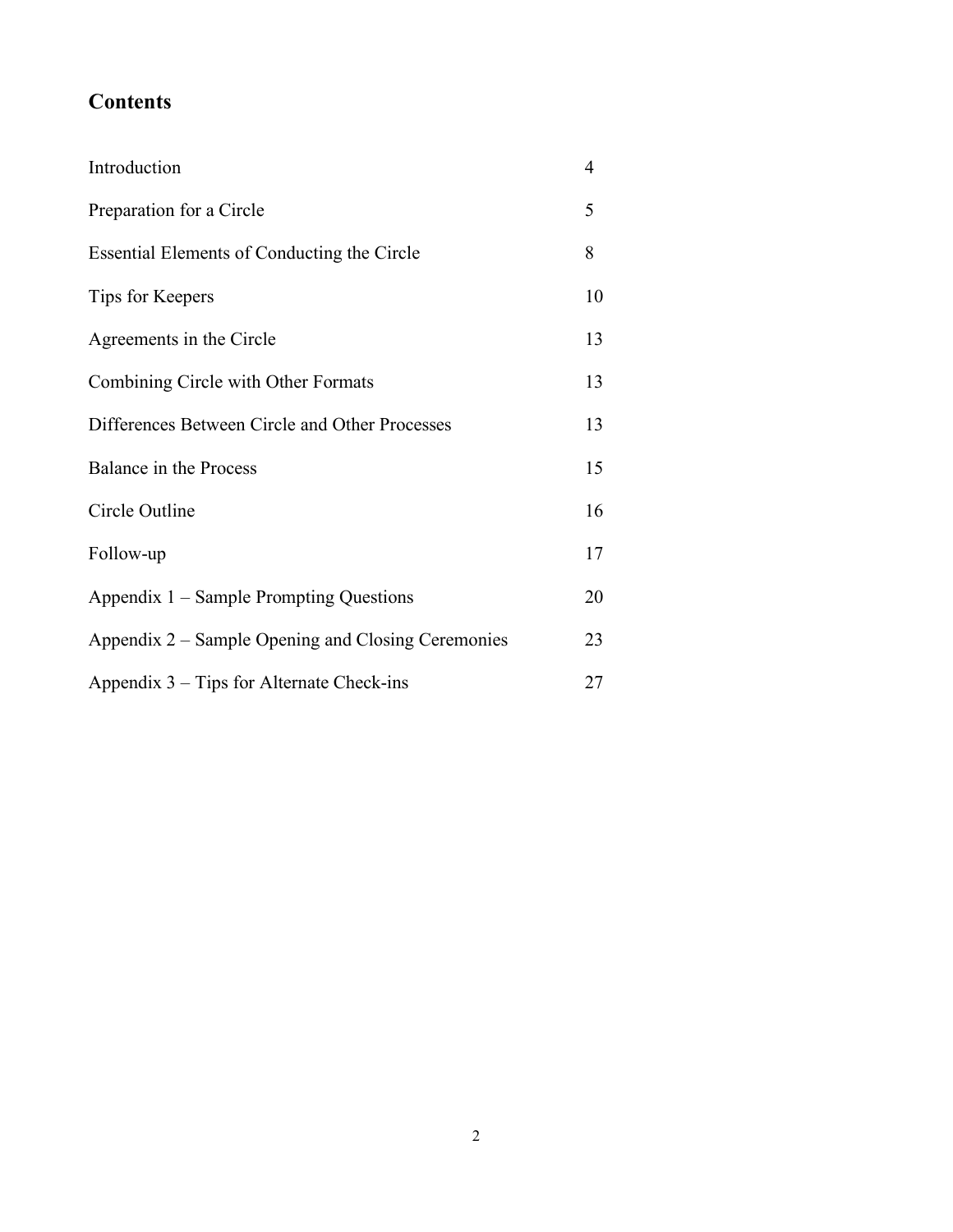## **About the Author**

Kay Pranis is a trainer and writer on Peacemaking Circles and restorative justice. She served as the Restorative Justice Planner for the Minnesota Department of Corrections from 1994 to 2003.

Since 1998, Kay has conducted Circle trainings in a diverse range of communities – from schools to prisons to workplaces to churches to families, and from rural towns in Minnesota to Chicago's South Side to Montgomery, Alabama, to Costa Rica. She has written numerous articles on restorative justice and *The Little Book of Circle Processes: a New/Old Approach to Peacemaking*, and co-wrote *Peacemaking Circles: From Crime to Community*.

Kay's intention in her work is to create spaces in which people can be in more loving connection with each other. Kay's experience as a parent and a community activist form the foundation of her vision for peacemaking and community- building.

### **Acknowledgments**

With thanks to ROCA whose Circle Keepers Manual inspired and informed this Handbook and to Aaron Lyons for ideas for ceremony and Beth and Robin Casarjian, authors of Power Source, for the mindfulness meditation. And with gratitude to all the teachers and practitioners of circle process whose work we build on with this Handbook.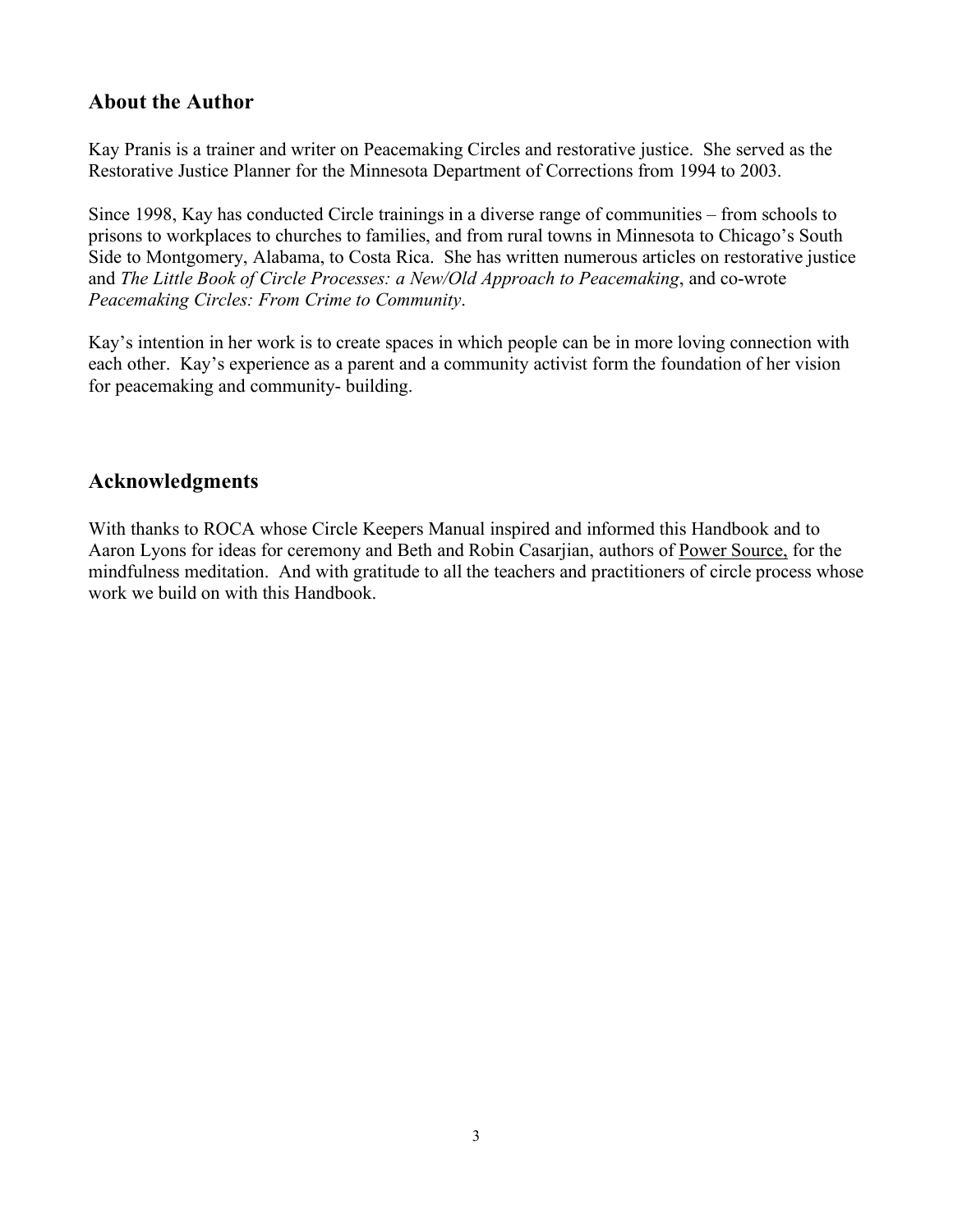## **Introduction**

The circle is a dialog process that works intentionally to create a safe space to discuss very difficult or painful issues in order to improve relationships and resolve differences. The intent of the circle is to find resolutions that serve every member of the circle. The process is based on an assumption of equal worth and dignity for all participants and therefore provides equal voice to all participants. Every participant has gifts to offer in finding a good solution to the problem.

The circle process is deliberate in discussing how the conversation will be held before discussing the difficult issues. Consequently, the circle works on values and guidelines before talking about the differences or conflict. Where possible the circle also works on relationship building before discussing the difficult issues.

The responsibility of the keeper is to help the participants create a safe space for their conversation and to monitor the quality of the space throughout the circle. If the atmosphere becomes disrespectful, it is the responsibility of the keeper to bring the group's attention to that problem and help the group reestablish a respectful space.

The following qualities are helpful in fulfilling that task:

- Patience
- Humility
- Deep listening
- Acceptance of everyone as worthy of respect
- Willingness to sit with uncertainty
- Ability to share responsibility

Using a circle process is not simply a matter of putting chairs in a circle. Careful preparation is essential to good practice in using circles.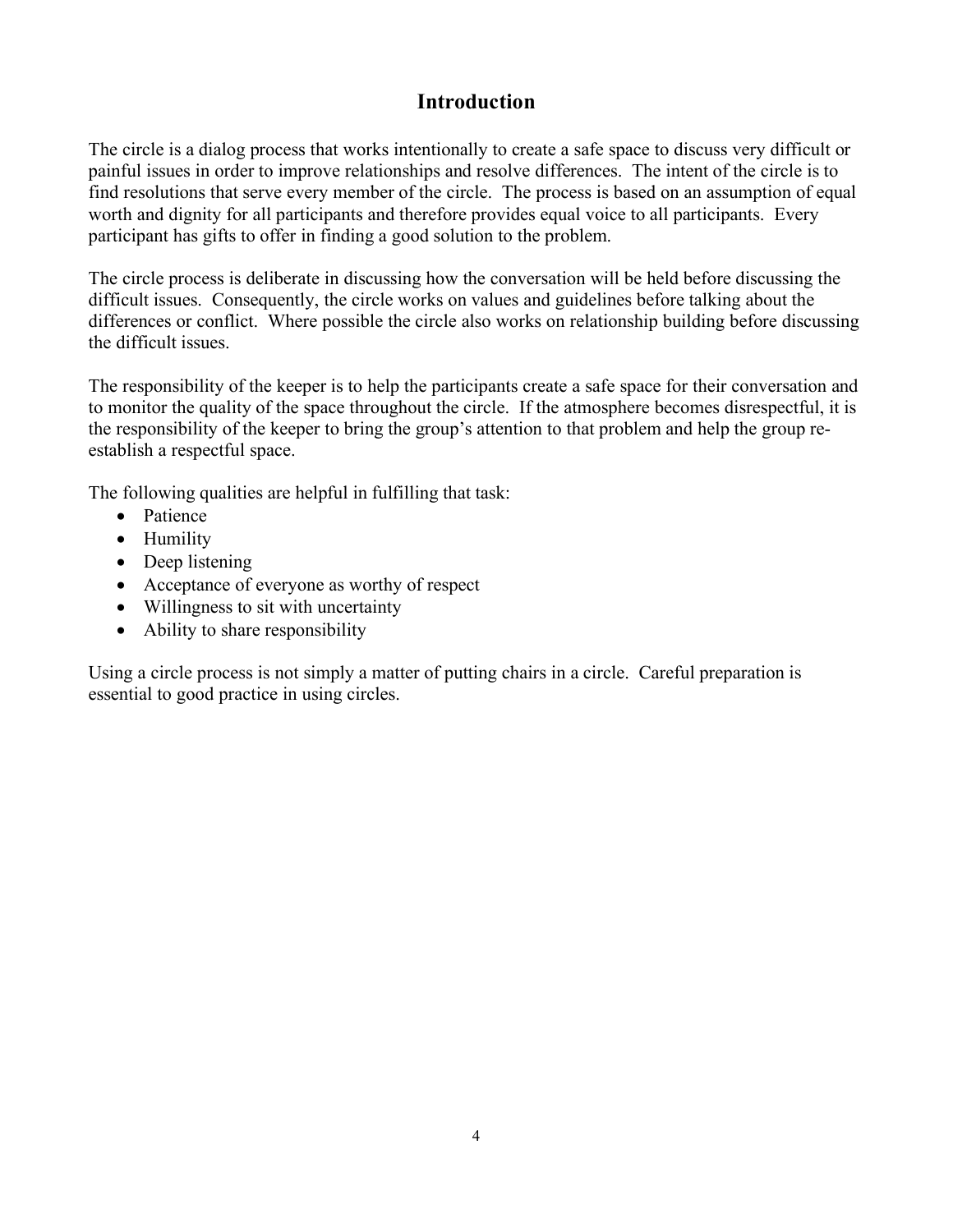## **Preparation for a Circle**

Convening people in a circle to resolve conflict requires significant preparation. There are three major tasks in preparing for a circle:

- Preparing the parties
- Planning the specifics of the circle
- Self preparation

**Preparing the parties** –The Circle Keeper(s) meet with each person who has agreed to participate in the circle individually. The purpose of the pre-meetings includes:

- Hearing the story or perspective of that person concerning the situation
- Explaining about circle process: taking time to establish shared group values and guidelines, ceremony, talking piece, roles of keepers and participants
- Answering questions about the process how it works, who will be there,  $\dots$
- Determining whether the person has any concerns about participating
- Identifying support people for the key parties to be invited to the circle
- Identifying others who might have been affected by the situation
- Clarifying confidentiality and the exceptions
- Building a relationship so the person will trust the Keeper(s) in the process
- Checking on willingness to talk about the key issues with the entire circle
- Checking on willingness to listen to others who may have a different view
- Finding out what the person would like to get out of the circle process
- Determining whether the person is willing to participate in a circle process

It is often helpful in the pre-meetings to emphasize that every participant has an equal chance to speak; that no one can interrupt whoever is speaking; and that it is always okay to pass if you do not wish to speak.

Based on the interviews with all of the circle participants the Co-Keepers:

- determine whether there are others whose participation could be helpful in the circle (e.g. supporters for the key parties in conflict, third parties who are respected by both of the key parties and are not aligned with either of the key parties on this issue, others who have been affected by the situation, etc.)
- identify the key issues that appear to be important to discuss in the circle

Information about the key issues is used to help formulate questions for the circle. If it becomes clear that additional people are appropriate for the circle the Co-Keepers inform the other participants, invite the additional people and conduct a pre-meeting with any additional participants.

**Planning the specifics of the circle** – The Co-Keepers begin putting together the circle plan answering the following questions:

- What time?
- Where?
- What will be the talking piece?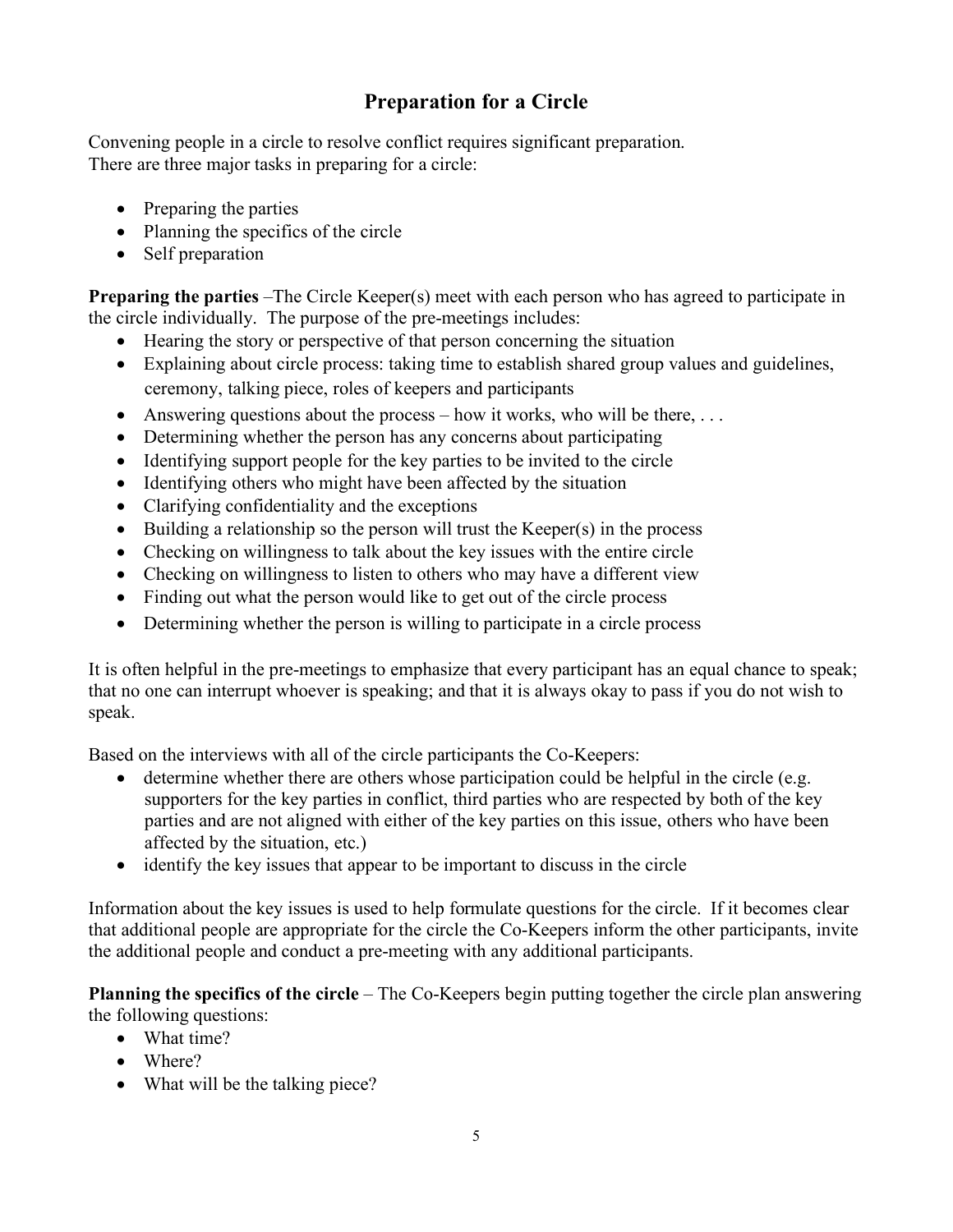- What will be in the center?
- What opening ceremony will be used?
- What question will be used to generate values for the circle?
- What question will be used for an introduction or check-in round?
- Is there a need for further relationship building before getting into the issues? If so, how will that be done?
- What question(s) will be used to begin the dialog about the key issues?
- What further questions might be useful if the group is not getting deeply enough into the issues?
- Once there is a good clearing of emotion what questions can be used to begin exploring steps to move toward resolution or an agreement?
- What closing ceremony will be used?

The Keeper(s) further develop the plan for the circle based on the questions above and the Circle Outline (p. --). The Keeper(s) also decide how to share the responsibilities of keeping the circle. The plan is always seen as flexible and open to modification according to the needs of the circle group.

**Self-preparation** - Preparing the parties to participate in circle and preparing the plan for engaging participants in the circle are very important parts of the preparation process. There is one more critical part of preparation. That is self-preparation. The space of circle is not our normal space. It calls for intentional behavior that is aligned with the values as much as possible. That is not easy to do in the context of high pressure jobs and personal lives.Prioritizing time for self-preparation is a core responsibility of being a keeper.

Self-preparation has two dimensions:

- Preparation before a specific circle.
- Developing on-going habits which cultivate the qualities helpful in keeping a circle.

Self-preparation before a specific circle includes –

- Getting enough rest
- Eating properly
- Centering yourself
- Clearing the mind of other distractions
- Turning off your cell phone, pagers, etc.
- Arriving at the site in time to relax before the circle begins
- Breathing deeply and releasing tension as much as possible

Centering may be achieved through deep breathing, a walk outside, music, quiet time by yourself or whatever strategy works for you.

Developing on-going habits which cultivate the qualities helpful in keeping a circle includes -

*Working on personal growth* – Since keepers serve as models and set the tone for circles it is important that you undertake inner work. Engage in ongoing inner work, regularly checking your thoughts and behaviors against your core values and circle principles. Just before a circle gathering, take time to center yourself and cultivate inner peace.

*Self knowledge* – Know your stuff. We all have particular things that are challenging for us. We all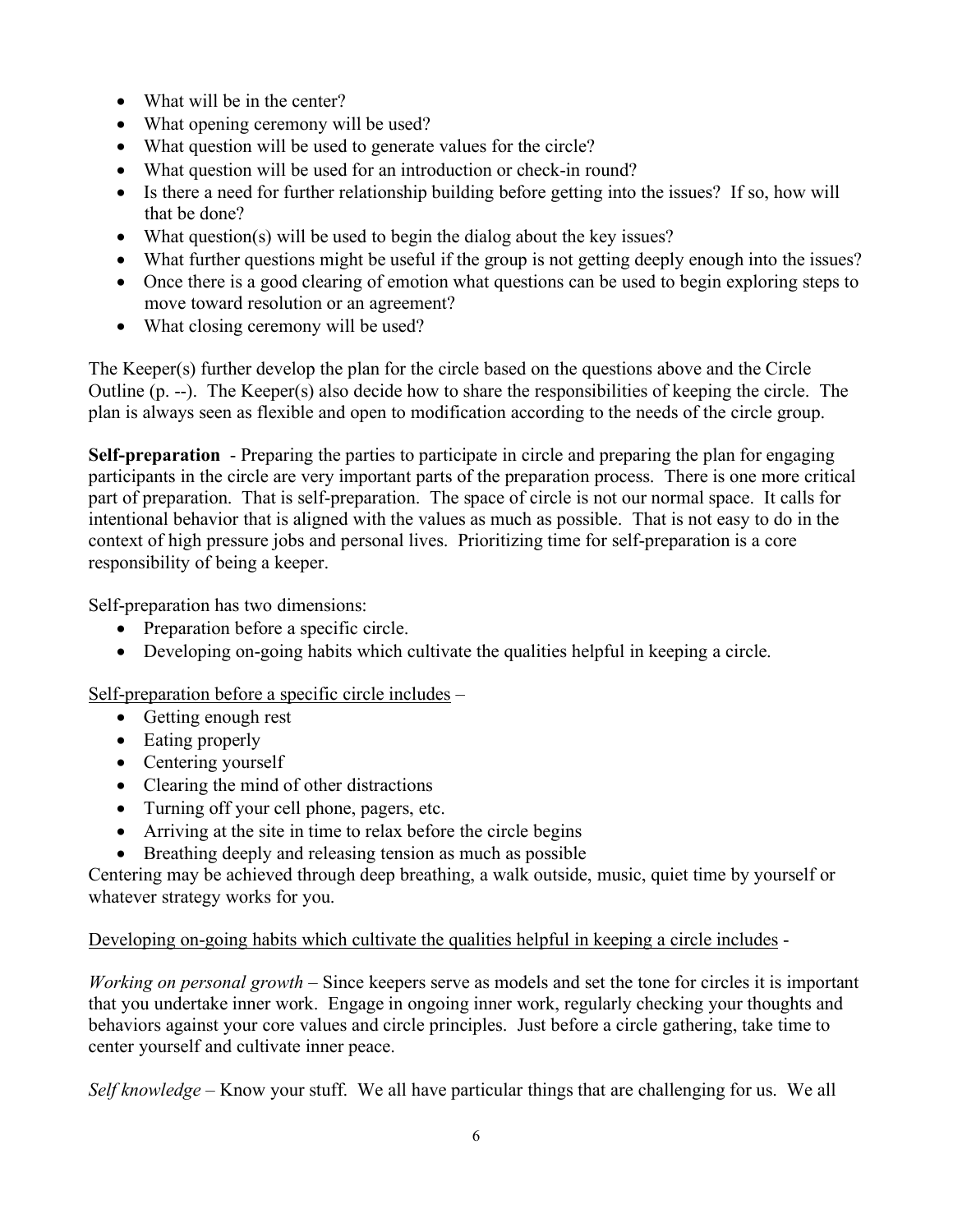have histories that may make us prone to having our buttons pushed by certain issues or types of personalities. Be aware of your buttons, your "stuff," and how it might affect your keeping a circle. Perhaps you have a hard time knowing how to relate to loud, boisterous people, or perhaps your history makes it hard for you to be objective in discussions about a particular issue. Know your stuff and work at finding ways to keep it from getting in the way of your keeping.

*Self-care* – Keeping is emotionally challenging work. Especially during times when you are keeping a circle process, take care of yourself in ways that work for you. In your self-care try to include a balance of:

- *physical* exercise, eat well, get enough sleep.
- *emotional* probe and experience your feelings through reflection, journaling, or with friends.
- *spiritual* meditate or participate in other spiritual practices.
- *mental* find ways to stimulate your mind. Avoid over-analyzing your circle work: read a book, do a puzzle, engage in creative arts, whatever works for you.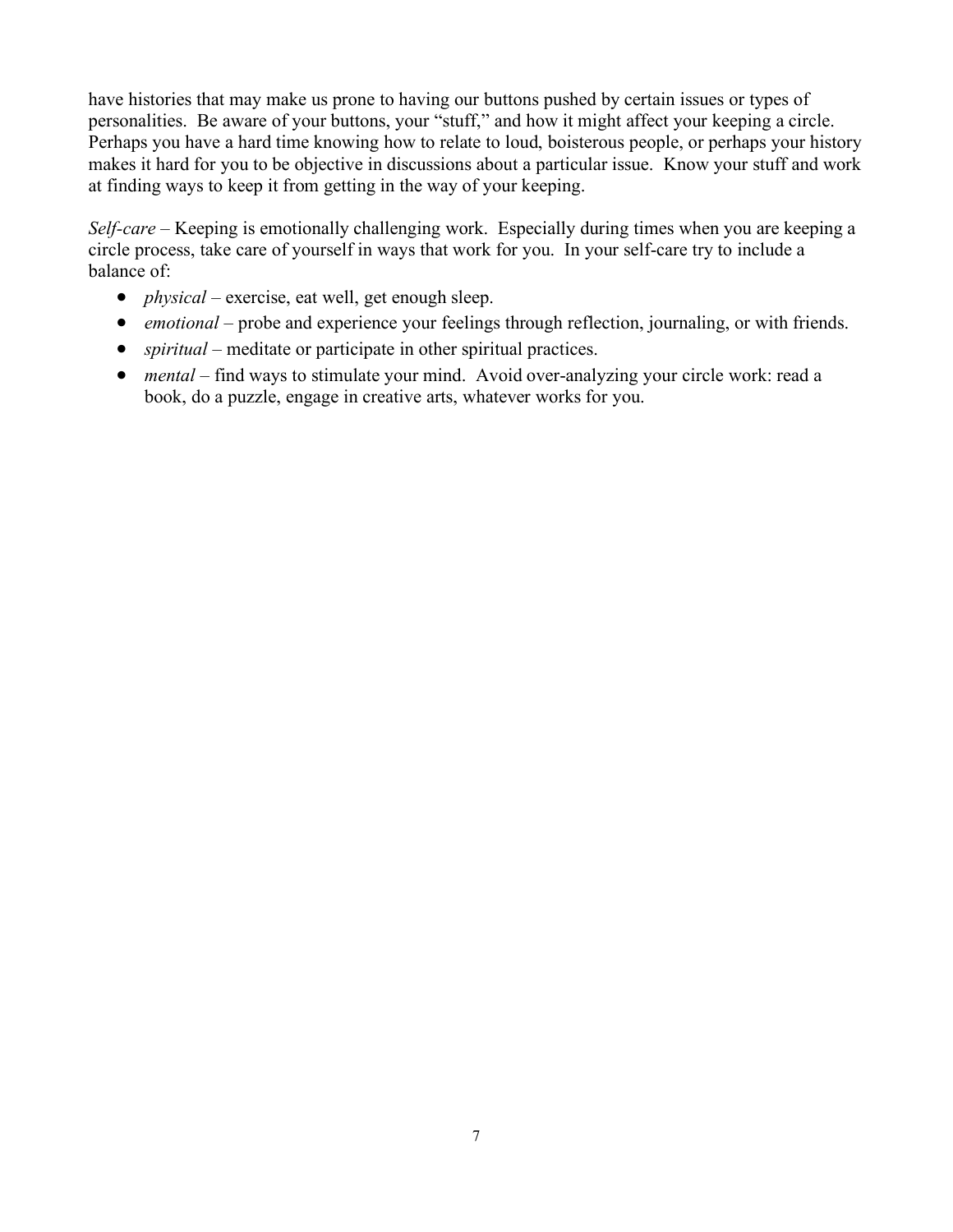## **Essential Elements of Constructing the Circle**

The Circle Keeper uses the following elements to design the circle and to create the space for all participants to speak their truth respectfully to one another and to seek resolution of their conflict or difficulty.

- **Seating of all participants in a circle (preferably without any tables)**
- **Opening ceremony**
- **Centerpiece**
- **Values/guidelines**
- **Talking piece**
- **Guiding questions**
- **Closing ceremony**

Seating of all participants in a circle – Geometry matters! It is very important to seat everyone in a circle. That seating arrangement allows everyone to see everyone else and be accountable to one another face to face. It also creates a sense of focus on a common concern without creating a sense of 'sides'. A circle emphasizes equality and connectedness. Removing tables is sometimes uncomfortable for people, but is important in creating a space apart from our usual way of discussing difficult issues. It increases accountability because all body language is obvious to everyone.

Opening ceremony – Circles use openings and closings to mark the circle as a sacred space in which participants are present with themselves and one another in a way that is different from an ordinary meeting or group. The clear marking of the beginning and end of the circle is very important because the circle invites participants to drop the ordinary masks and protections they may wear that create distance from their core self and the core self of others. Openings help participants to center themselves, bring themselves into full presence in the space, recognize interconnectedness, release unrelated distractions and be mindful of the values of the core self.

Centerpiece – Circles use a centerpiece to create a focal point that supports speaking from the heart and listening from the heart. The centerpiece usually sits on the floor in the center of the open space inside the circle of chairs. Typically there is a cloth or mat as the base. The centerpiece may include items representing the values of the core self, the foundational principles of the process, a shared vision of the group. Centerpieces often emphasize inclusion by incorporating symbols of individual circle members as well as cultures represented in the circle. Centerpieces can be collectively built with more and more representation of the group and the individuals in the circle as time goes on.

Values - The space of the Circle is rooted in the values that represent who we want to be in our best self. To help us remember our best self the Circle engages in a conversation about values before doing work together. Often that is done through a pass of the talking piece inviting participants to name a value that is important to them in how we treat each other in the Circle. Those values are written on pieces of paper, index cards or small paper plates that are placed in the center of the Circle. In on-going groups those values are brought back each time the Circle meets

Guidelines – Participants in a circle play a major role in designing their own space by creating the guidelines for their discussion. The guidelines articulate the agreements among participants about how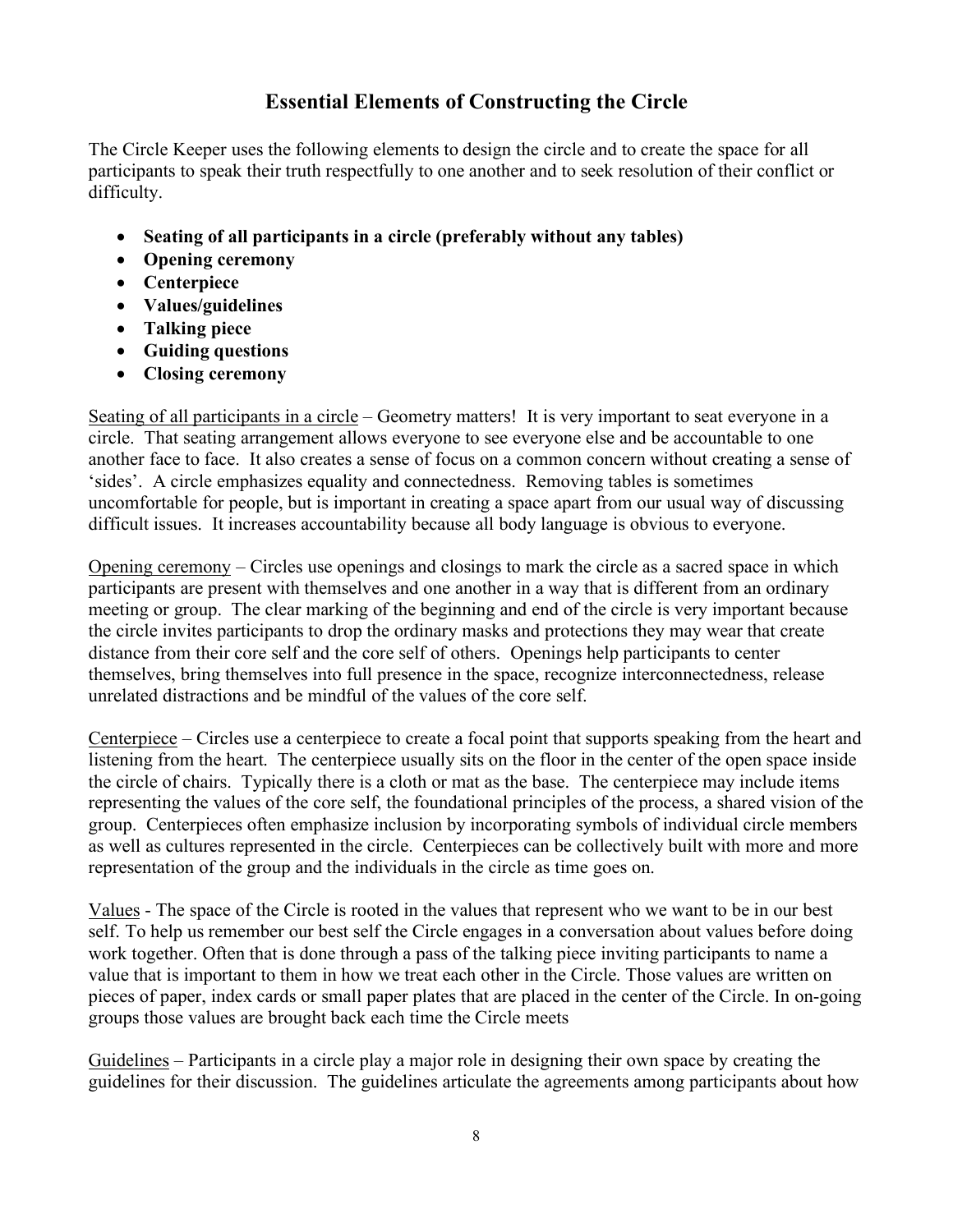they will conduct themselves in the circle dialog. The guidelines are intended to describe the behaviors that the participants feel will make the space safe for them to speak their truth. Guidelines are not rigid constraints but supportive reminders of the behavioral expectations of everyone in the circle. They are not imposed on the participants but rather are adopted by consensus of the circle.

Talking piece – Circles use a talking piece to regulate the dialog of the participants. The talking piece is passed from person to person around the rim of the circle. Only the person holding the talking piece may speak. It allows the holder to speak without interruption and allows the listeners to focus on listening and not be distracted by thinking about a response to the speaker. The use of the talking piece allows for full expression of emotions, thoughtful reflection, and an unhurried pace. The talking piece is a powerful equalizer. It allows every participant an equal opportunity to speak and carries an implicit assumption that every participant has something important to offer the group. As it passes physically from hand to hand, the talking piece weaves a connecting thread among the members of the circle. The talking piece reduces the control of the keeper and consequently shares control of the process with all participants. Where possible the talking piece represents something important to the group. The more meaning the talking piece has (consistent with the values of circle), the more powerful it is for engendering respect for the process and alignment with the core self.

Guiding questions – Circles use prompting questions or themes at the beginning of many rounds to stimulate conversation about the main interest of the circle. Every member of the circle has an opportunity to respond to the prompting question or theme of each round. Careful design of the questions is important to facilitate a discussion that goes beyond surface responses.

Closing ceremony - Closings acknowledge the efforts of the circle, affirm the interconnectedness of those present, convey a sense of hope for the future, and prepare participants to return to the ordinary space of their lives. Openings and closings are designed to fit the nature of the particular group and provide opportunities for cultural responsiveness. In an on-going group participants may be involved in doing openings and closings or may design the opening and closing for the group.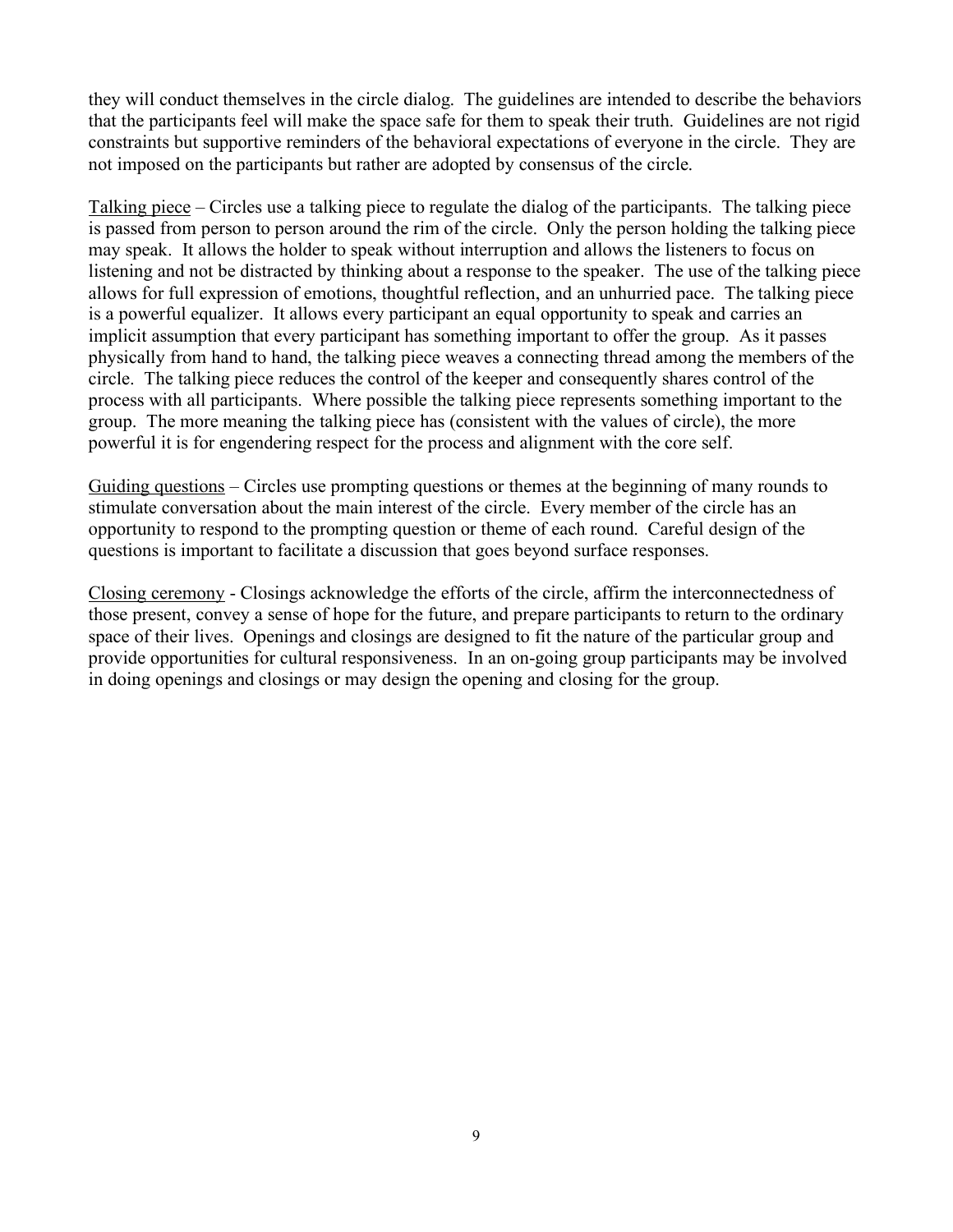## **Tips for Keepers**

Role of the Keeper in a circle - The keeper assists the group in creating and maintaining a collective space in which each participant feels safe to speak honestly and openly without disrespecting anyone else. The keeper monitors the quality of the collective space and stimulates the reflections of the group through questions or topic suggestions. The keeper does not control the issues raised by the group or try to move the group toward a particular outcome. The keeper's role is to initiate a space that is respectful and safe, and to engage participants in sharing responsibility for the space and for their collective work. The keeper is not an enforcer of the group guidelines. The responsibility for addressing problems with the guidelines belongs to the entire circle. It is not the keeper's role to fix the problem the circle is addressing. The keeper is in a relationship of caring about the well-being of every member of the circle and is a participant in the circle.

-------------------------------------- Keeper role:

- Maintain a commitment to the well-being of everyone in the circle throughout the process,
- Help the group create a respectful space
- Monitor the quality of the space as the circle proceeds
- Draw the group's attention to any problems with the quality of the space
- Invite the group to figure out how to improve the quality of the space
- Support and validate efforts of individuals and the group during the process,
- Summarize ideas of the group for resolution,
- Lead the process of determining consensus.

-------------------------------------------------------------------------------

Designing effective questions – The shape of the question has enormous impact on the shape of responses. It is worth taking time to frame questions carefully. Effective questions are framed to:

- encourage participants to speak from their own lived experience (e.g. How have you been impacted? What has this situation been like for you? What has been the hardest thing for you? What do you need to move forward? What can you offer to help this situation?)
- invite participants to share stories from their lives (Share an experience when you . . .)
- focus on feelings and impacts rather than facts
- Invite reflection and stimulate new perspectives
- Carry a sense of curiosity
- Explore new ground or broader implications
- Invite personal connection to underlying themes
- Invite people to look inside rather than outside for the answer
- Seek meaning beneath words or actions
- invite recognition of strengths or assets as well as the difficulties
- transition participants from the discussion of difficult or painful events into discussion of what can be done now to make things better.
- Engage heart and spirit, as well as the mind.

Effective questions are open-ended. They do not have obvious answers. As a facilitator it is important that you convey curiosity with the questions you ask. Your questions should convey a sense of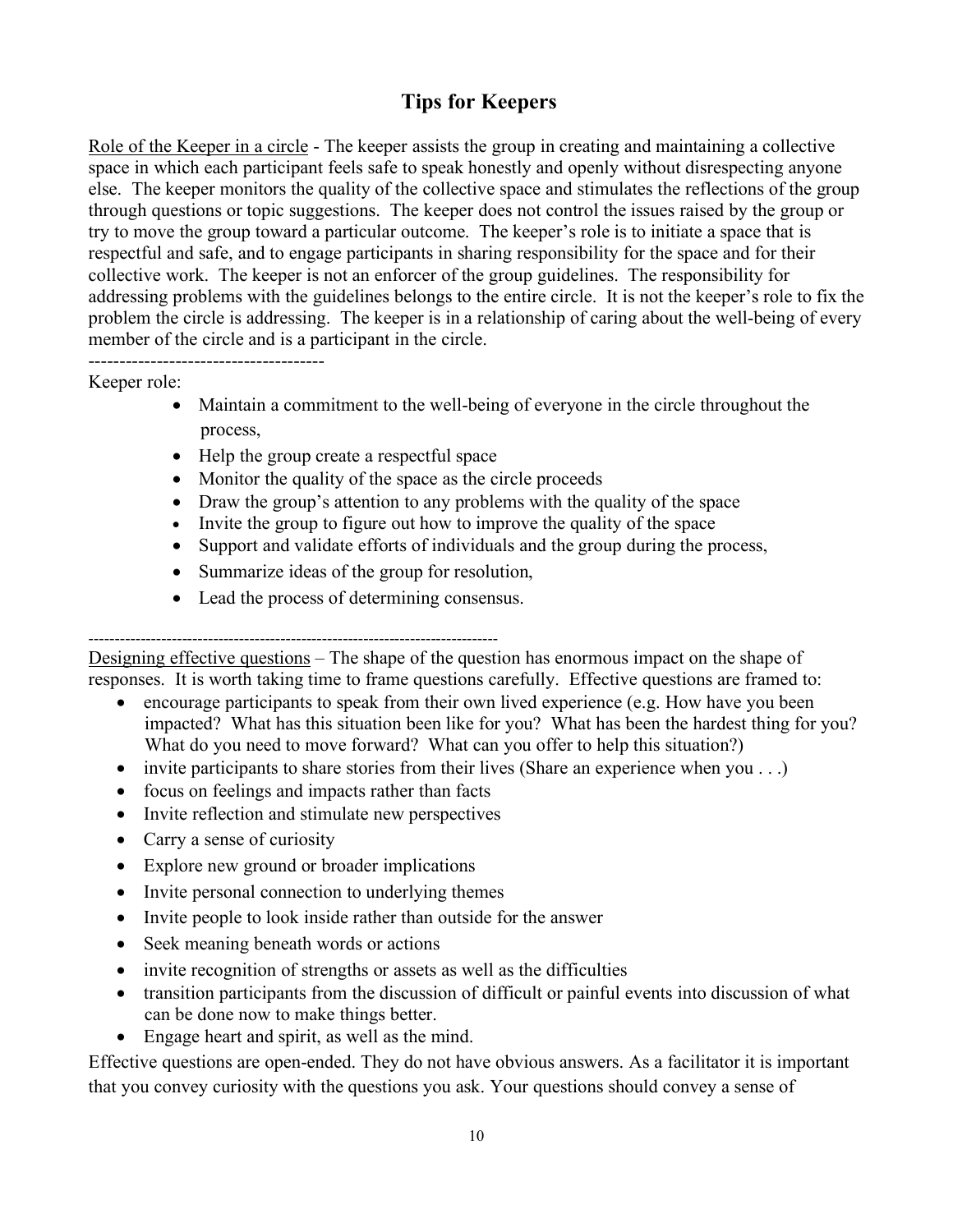openness and willingness to learn from the answers of the participants. You want them to learn about and understand one another better and you too will be learning about and understanding all the participants more completely through your questions.

One of the distinguishing characteristics of restorative processes is that everyone, including the facilitator, enters the process not knowing how it will come out. The strongest outcomes come from the collective wisdom of the group. Accessing the collective wisdom requires an ability to enter a process not knowing the answer. As a result 'not knowing' is a facilitation skill in the circle process.

The field of Appreciative Inquiry is a helpful resource for designing questions that probe strengths and move participants to identifying positive possibilities for going forward. Appendix 1 Sample Prompting Questions is another resource for circle questions. Questions should never invite attacks on another individual or group.

Managing time – It is important to share responsibility for managing time with the entire circle. When introducing the talking piece the keeper can remind people of the time parameters encouraging participants to say what is really important to them and to also keep in mind the importance of making sure everyone else has a chance to speak. Helpful reminders about time may be appropriate during the circle as well. When establishing values or doing introduction rounds, it is sometimes useful to ask participants to limit their response to one or two sentences. It would generally not be helpful to limit participants when they are talking about the core issue of the circle.

Many of the issues that come to circles cannot be resolved in one circle. The process should not be rushed. Everyone needs to have opportunity to be heard. It's appropriate to continue the process over two or more circles as participants work through what they need to talk about and what they want to do to improve the situation. If the circle continues for more than one session bring the values/guidelines created in the first circle to all subsequent circles. Do an opening ceremony and check-in round before going back to the place that you left off in the previous circle.

Offering standard guidelines – When time is too short to have the circle generate its own guidelines you may as keeper suggest standard guidelines and ask the group if they are okay with those guidelines or whether there is anything they feel they need to add. Following are typical standard guidelines:

- Honor the talking piece when it is being used.
- Speak and listen with respect.
- Speak and listen from the heart.
- Personal information shared in circle stays in circle.
- Take the time you need while being mindful of the need for others to have time.
- Take care of yourself.

Giving responsibility back to the group - If the talking piece comes back to you and you are uncertain about where the circle should go, it is okay to say, "I'm not sure where we should go from here," and then pass the talking piece. Often someone in the group has an idea that is helpful. This technique allows you to demonstrate that leadership is a shared responsibility in the circle.

Using breaks - Breaks are a useful technique for managing difficult moments. On a break you can check in with anyone who seems to be struggling. After coming back from a break you can ask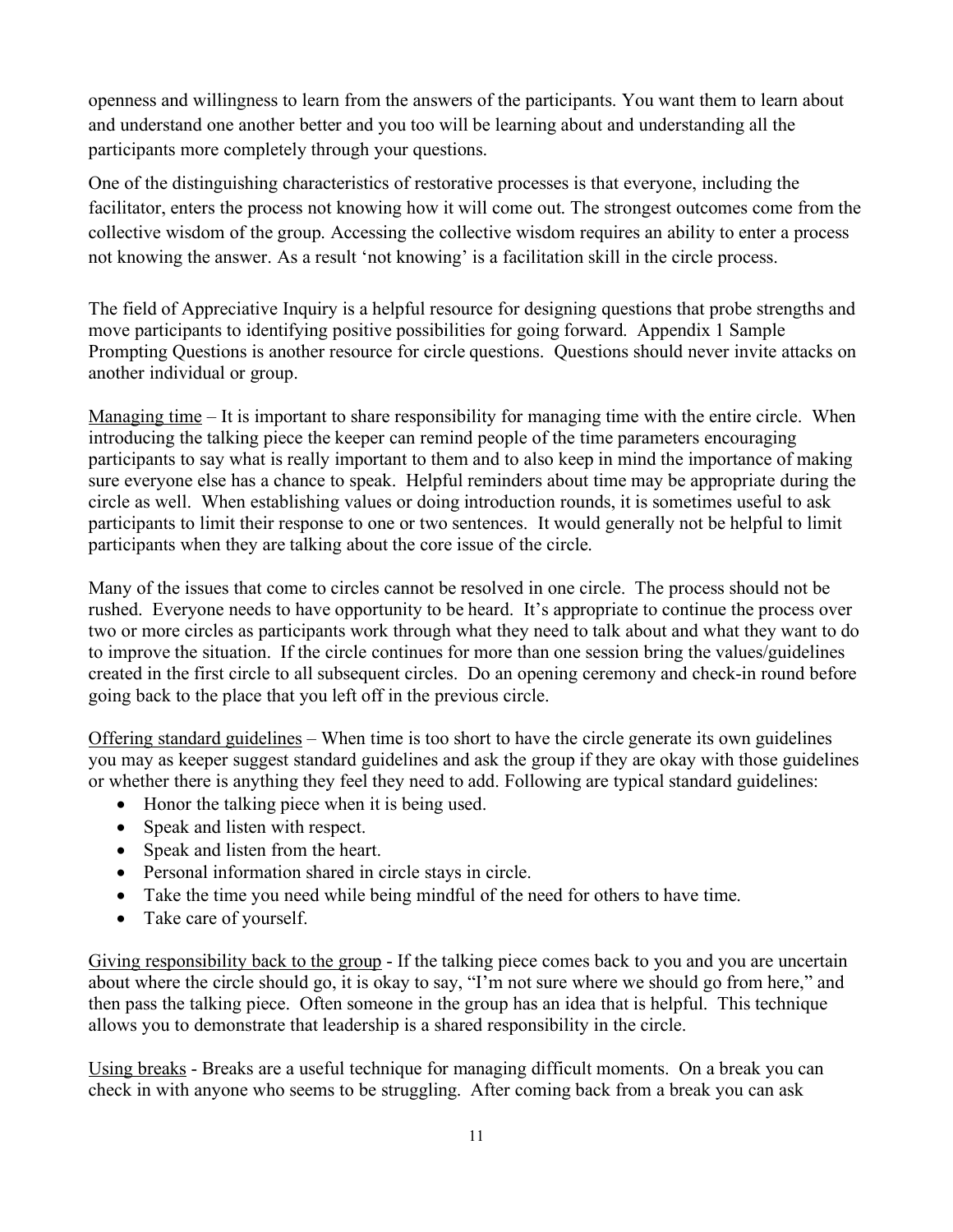participants to look again at the values and review the guidelines before renewing the dialog.

Getting to the real issues – You may find that key issues raised by participants in pre-meetings are not being discussed in the circle. You should not raise those issues yourself but it is appropriate to ask questions or prompts encouraging participants to raise them. It is also important to be aware that there might be good reasons that people are not opening up. Participants should not be pressured to talk about anything they are not ready to talk about. Remember that it is always okay to pass.

Following are some questions or prompts that might open up the dialog:

- I'm not hearing anyone talk about the issues folks raised in the pre-meetings. Is this what the group wants?
- Restate the purpose of the circle as stated in the Request and ask Are we getting at the purpose of this circle?
- What is unspoken in the group that blocks good relationships or possible success?
- What is the unspoken tension in the room?

You can also try taking a break and checking in with the people who expressed concerns in premeetings that are not being voiced in the circle.

Another strategy is to shift from the difficult topic to a different approach with a question such as:

- If you could change one thing in your job what would that be?
- Or a storytelling question (see Appendix 1) that reminds people of common ground

Or take a break and get people laughing through a physical game and then return to circle.

People may be reluctant to speak honestly about the issues because of fear. If that is the case, you may need to adjourn the circle and do further preparation to increase the sense of safety or bring in additional people who create a greater sense of safety.

Suspending the talking piece – In the problem solving or agreement part of the circle it may be useful to suspend the talking piece and allow brainstorming or informal dialog among participants. After a period without the talking piece it is important to use it again to make sure all voices are heard. If one or more participants object to the use of the talking piece, it is very important to do a round with the talking piece to find out how everyone else feels about using the talking piece. You do not want to respond immediately to the loudest voice(s), potentially disempowering quieter people who would still want the talking piece. If you stop using a talking piece altogether, it is no longer a circle. That could have significant implications for some participants who might have come expecting the safety and order of a talking piece and might not have chosen to participate in another kind of process. If you do completely stop using a talking piece it is important to inform the group that you are changing the process. Clearly state what process you are now using so that everyone is clear.

Re-centering in the middle of a circle - Developments in a circle can throw you off balance and trigger your anxiety, defensiveness or anger. It might be a result of escalation of tension among the participants or it might be the result of someone pushing one of your buttons. If that happens it is essential to take steps to re-center yourself. Your responsibility as a keeper requires you to be committed to the well-being of everyone in the circle. If you are off center it will be much more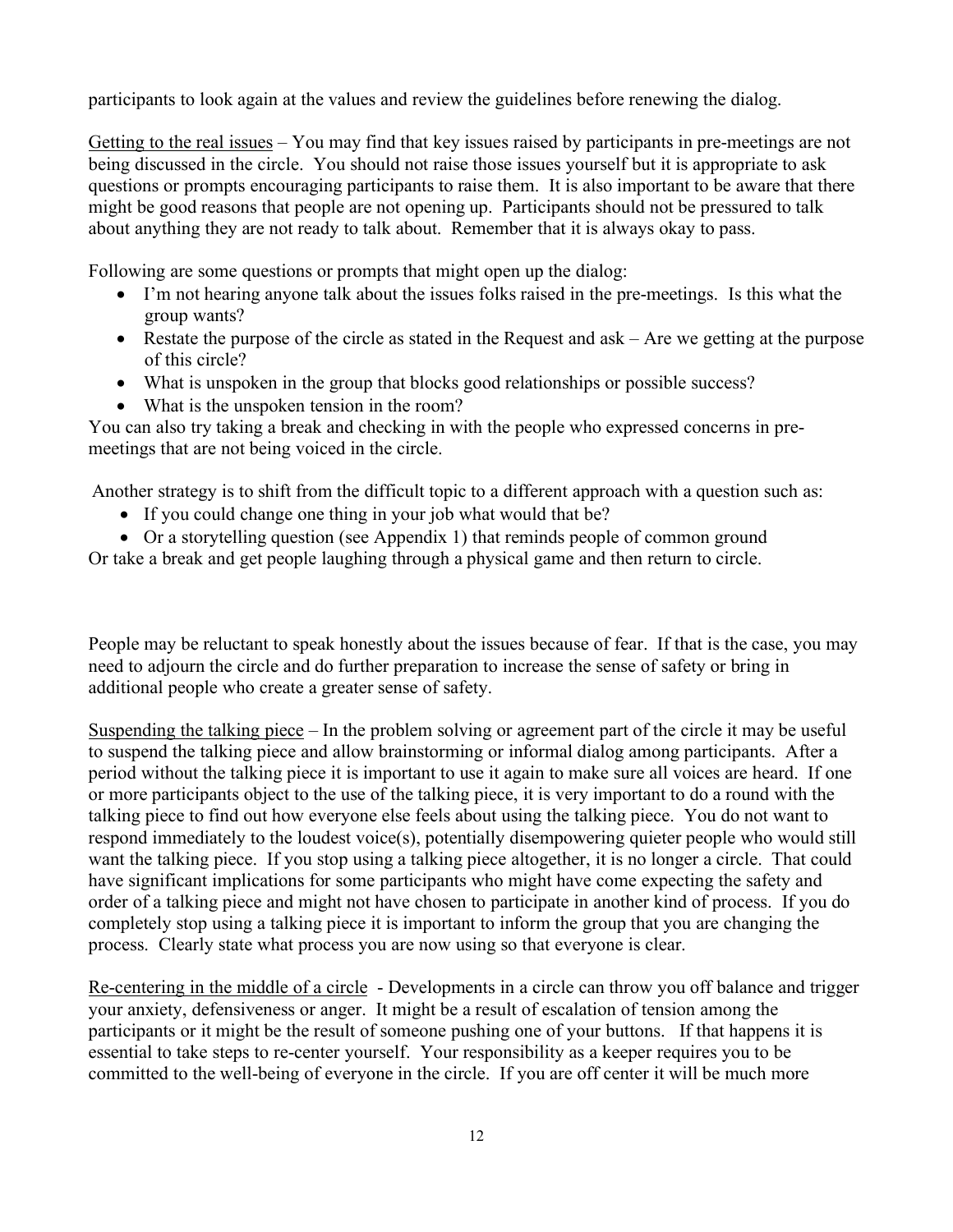difficult for you to keep the circle safe for the participants. Self-awareness is the first step. Pay attention to your own emotional state, your sense of equilibrium. Can you look with acceptance and generosity of spirit toward everyone in the circle? If not, what are you feeling and toward whom? Internally acknowledge the feelings, don't try to suppress them. Then take a deep breath and focus on your own centering tools which might include conscious deep breathing, silence, turning inward with self-empathy, prayer, signaling to your Co-Keeper that you need a moment, imagining roots growing from your feet into the ground that can draw up centering energy the way that plant roots draw up water from the ground. If you are extremely off balance you may wish to call a break and consult with your Co-Keeper on how to safely continue the circle. You and your Co-Keeper may adjust your plan for sharing responsibilities to accommodate your struggle with staying centered. You may find it helpful to repeat a phrase over and over in your mind that helps you to release your anxiety, defensiveness or anger. Here are some possibilities:

- *It's not about me.*
- *It's not my job to fix this for the group. It's my job to sit with the discomfort and not withdraw or lash out.*
- *The circle can hold emotions and tension.*
- *Conflict is an opportunity to understand myself and others better.*

Another helpful technique for re-centering is to have a small stone or other object that you carry in your pocket for the purpose of reconnecting you to your best self when you are off center. When you become aware of being off-balance you can reach in and hold the object reminding yourself that your center is still there. Or you may notice where you are holding tension in your body. As you invite your body to release that tension you will move back toward your center. Sometimes it may be appropriate to acknowledge to the circle that you are struggling with your own feelings about something that came up in the circle. Acknowledging your own humanity and vulnerability can be a powerful way to build trust, and the process of admitting that you feel off center may help you move back toward your center.

---------------------------------------------------------- Steps to re-centering in the middle of a circle:

Self-awareness - recognize when you are no longer centered.

Hold a strong intention to return to center.

Develop a personal strategy that you use over and over so that it becomes a habit you can access under pressure.

Practicing all three of these steps outside of circle with co-workers or family will increase your ability to re-center quickly in a circle.

Preparation and follow up are also useful. Think ahead of time about how you would like to respond if you get off-center. You will then be more likely to be able to respond constructively. After an experience of getting off center spend time with a support person or mentor who can help you debrief that experience and learn from it.

Being human - You may find that when you keep circles, you get nervous about how it will go, and about the need to be perfect. It is okay to ask for help from the circle. It is okay to not always get it 'right.' It is more important to make it safe enough for participants to let you know if it isn't working for them. That requires humility and openness to feedback. The circle is a very strong container if it is constructed on values. It is strong enough to hold mistakes or uncertainty. This is not about the keepers having all the answers; it is, rather, about the circle and its members all making a good faith effort to work through the issues in way that is consistent with the values of the process.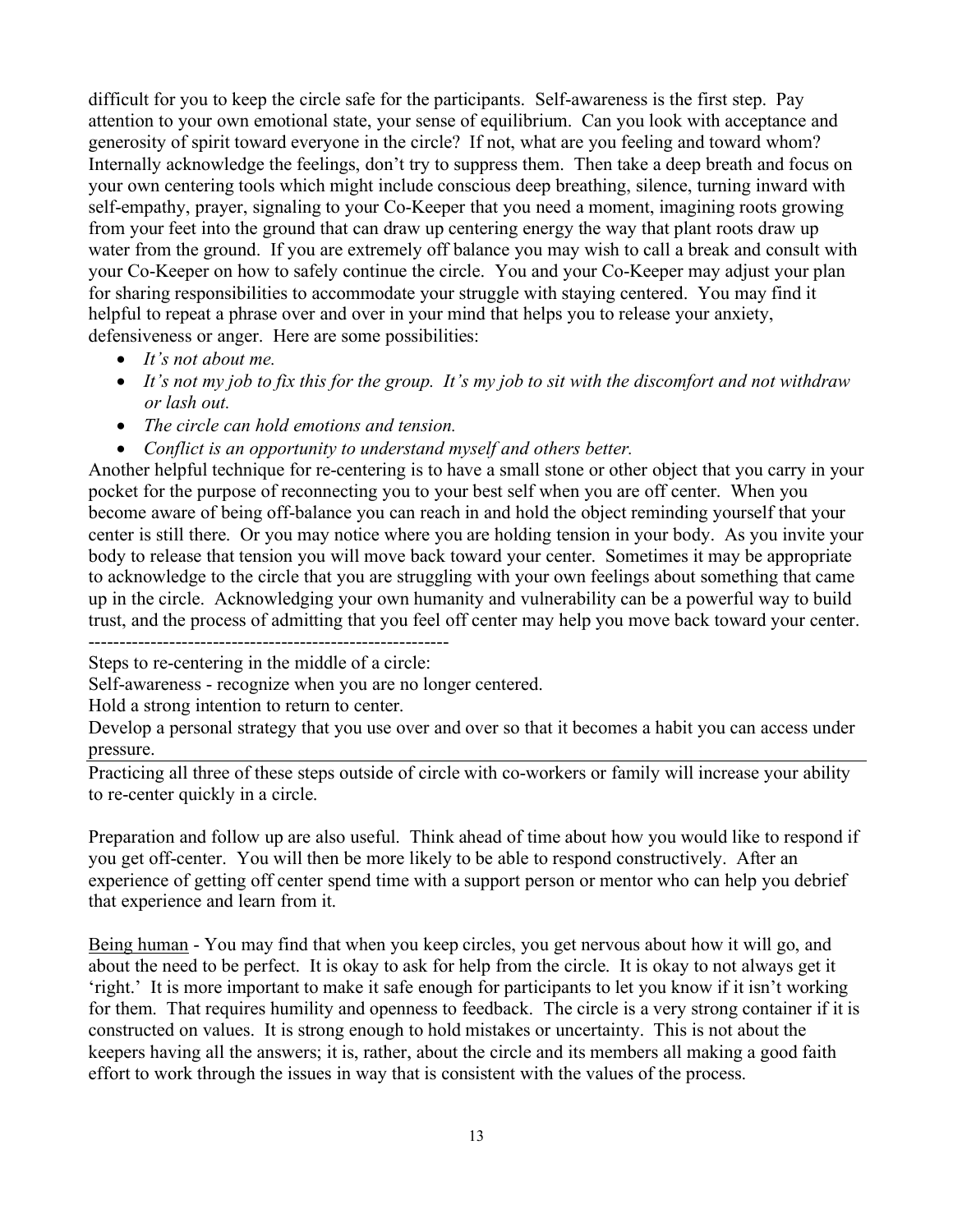## **Agreements in the Circle**

If the Circle is making agreements those agreements are made by consensus. Consensus in the Circle is defined as "everyone can live with the decision." It does not require that everyone be enthusiastic, but does require that everyone in the Circle can support the decision.

The following set of questions can be useful in checking whether the group does have consensus. In a robust consensus all participants can answer 'yes' to these three questions:

- Have you had the opportunity to express your views?
- Do you believe the group has heard you?
- Can you actively support this decision as the best one the group can make at this time even it is not your first choice?

Any agreement should include some method of monitoring whether the agreement is working and a plan for responding to failure of the agreement. Generally, the best response to any failure is coming back to circle together to discuss any problems with the agreement. It is important that any agreements are recorded in some way. Lack of clarity about who is going to do what or what behavior will change can lead to frustration and disillusionment with the process. It is very important that everyone is clear about expectations after the circle. Written agreements are often the best way to achieve the necessary level of clarity and understanding by all parties.

## **Combining Circle with Other Formats**

Circles can be used with many other forms of dialog. Some facilitators trained in other processes combine circle with mediation techniques or with conferencing techniques. In combining circles with other techniques it is effective to surround the other dialog with circle. Begin by establishing the circle with opening, check-in and some dialog with the talking piece. You can then suspend the talking piece for open dialog or facilitator-directed dialog. After a period of open dialog resume the use of the talking piece in circle to share reactions to what has come up in the open dialog. Also use the talking piece for a final closing round

In general in a circle the talking piece can be suspended to allow a spontaneous form of interaction for a period of time – for instance a brainstorming session. It is very important to resume the use of the talking piece after a period of open dialog to ensure the inclusion of all voices and to create a period of reflection after a period of stimulation. In most groups a small number of people will dominate open discussion. Additionally, **if the talking piece is suspended for open dialog for too long it will no longer be a circle** because the talking piece effectively engages everyone in process responsibility. Without the talking piece the facilitator must take more control of the dialog and that reduces the degree of self-responsibility of the members of the group.

## **Differences Between Circle and Other Processes**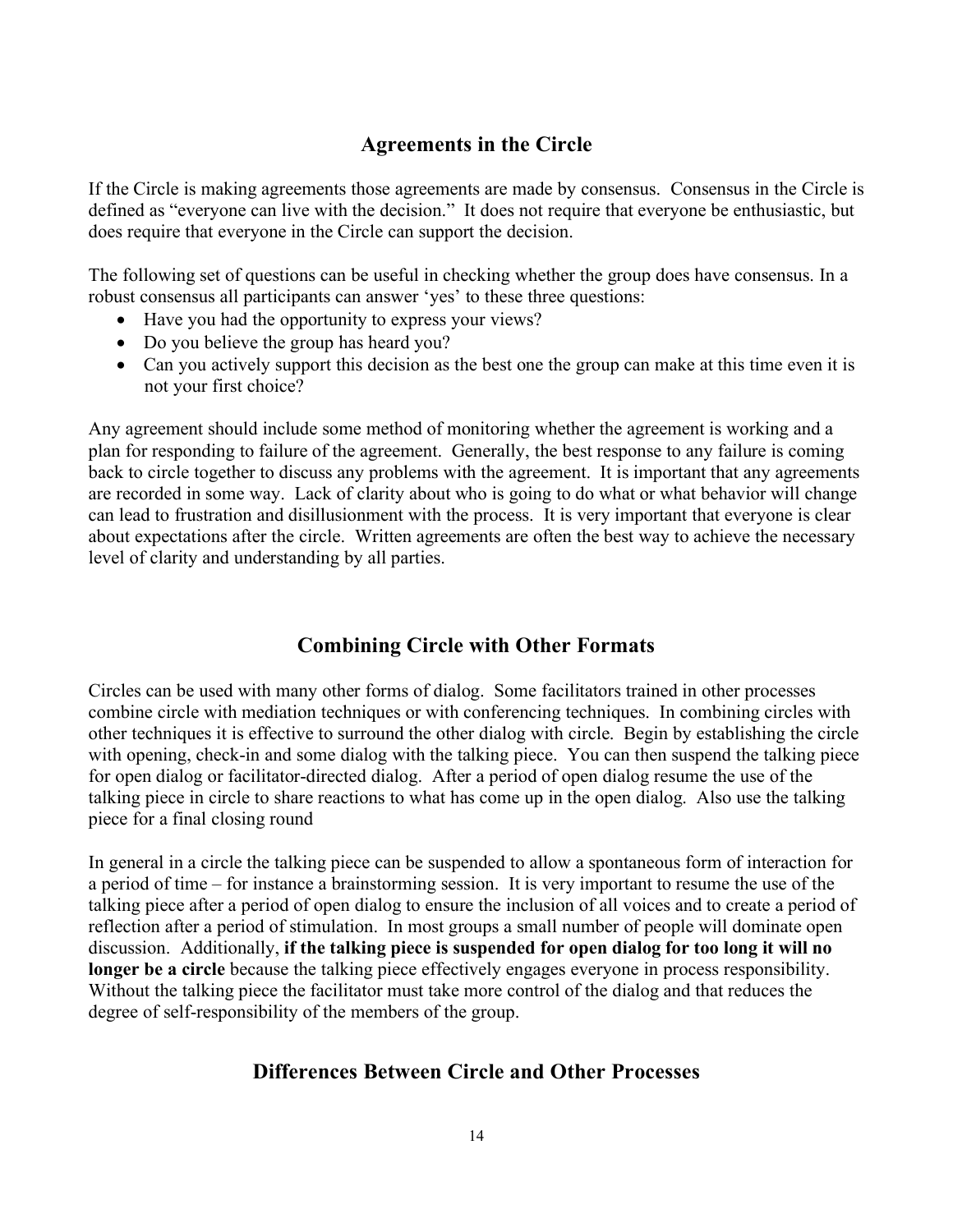Though circle can be combined with other processes the circle has several unique characteristics that distinguish circle from other processes.

| <b>Circle</b>                              | Conferencing                                  |
|--------------------------------------------|-----------------------------------------------|
| Talking piece regulates the dialog         | Facilitator directs the dialog – particularly |
|                                            | in the early stages                           |
| Explicit discussion of values before       | No discussion of values                       |
| discussing issues                          |                                               |
| Group creation of guidelines               | Facilitator provides ground rules and asks    |
|                                            | group for additions                           |
| Do not jump directly to the issues         | Process goes directly to the participants to  |
|                                            | identify the issues                           |
| Deliberate marking of the space as a space | No use of ceremony but rather opening and     |
| apart through opening and closing          | closing consistent with pre-meetings          |
| ceremony                                   |                                               |
| Facilitator is also a participant          | Facilitator does not participate as a         |
|                                            | stakeholder                                   |

The circle commitment to relationship building before discussion of the core issue is a very important part of the circle process. Circles deliberately delay the dialog about the contentious issues until the group has done some work on relationship building. An introduction round with a question inviting people to share something about themselves, the creation of circle values and guidelines, and a storytelling round on a topic tangentially related to the key issue precede the discussion of the difficult issues that are the focus of the circle. These parts of the circle generate a deeper awareness within the circle of how their human journeys have generated similar experiences, expectations, fears, dreams and hopes. These opening parts of the circle also present participants to one another in unexpected ways, gently challenging assumptions they may have made about one another. Creating guidelines together provides an opportunity for the group to experience finding common ground in spite of serious differences. A circle intentionally does **not** "get right to the issues." Taking time to create a sense of shared space and connection in the group increases the level of emotional safety which allows deeper truth telling. It also promotes awareness of the humanity of all participants.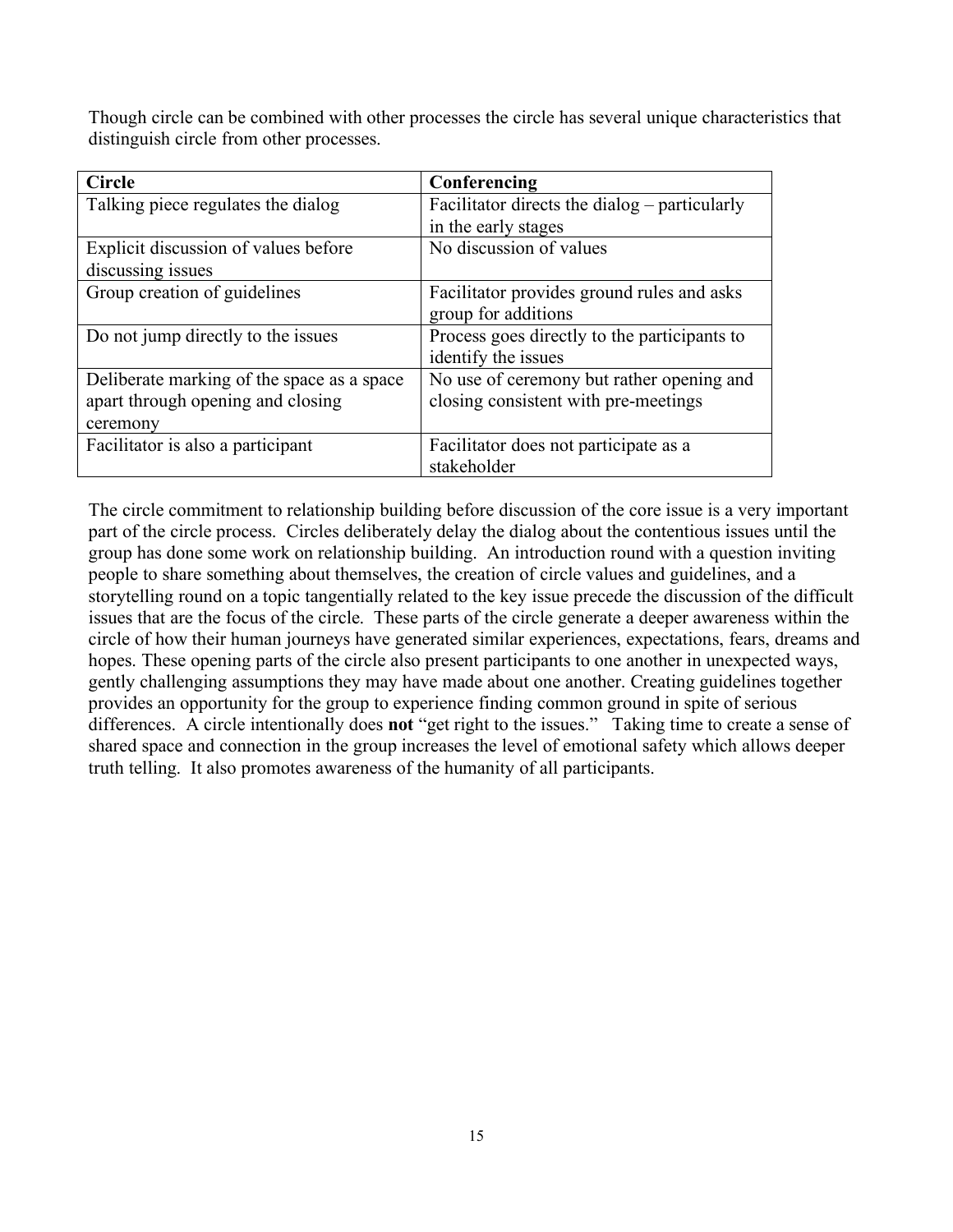## **Balance in the Process**



The importance of relationship building to the process is evident in the diagram above that divides the process into four parts based on the widely used Native American framework of the Medicine Wheel, which is a circle divided into four equal parts. One of the lessons of the Medicine Wheel is that the four parts must be in balance. In this case it means that, overall, as much time is spent on getting acquainted and building relationships as is spent on exploring the issues and developing plans.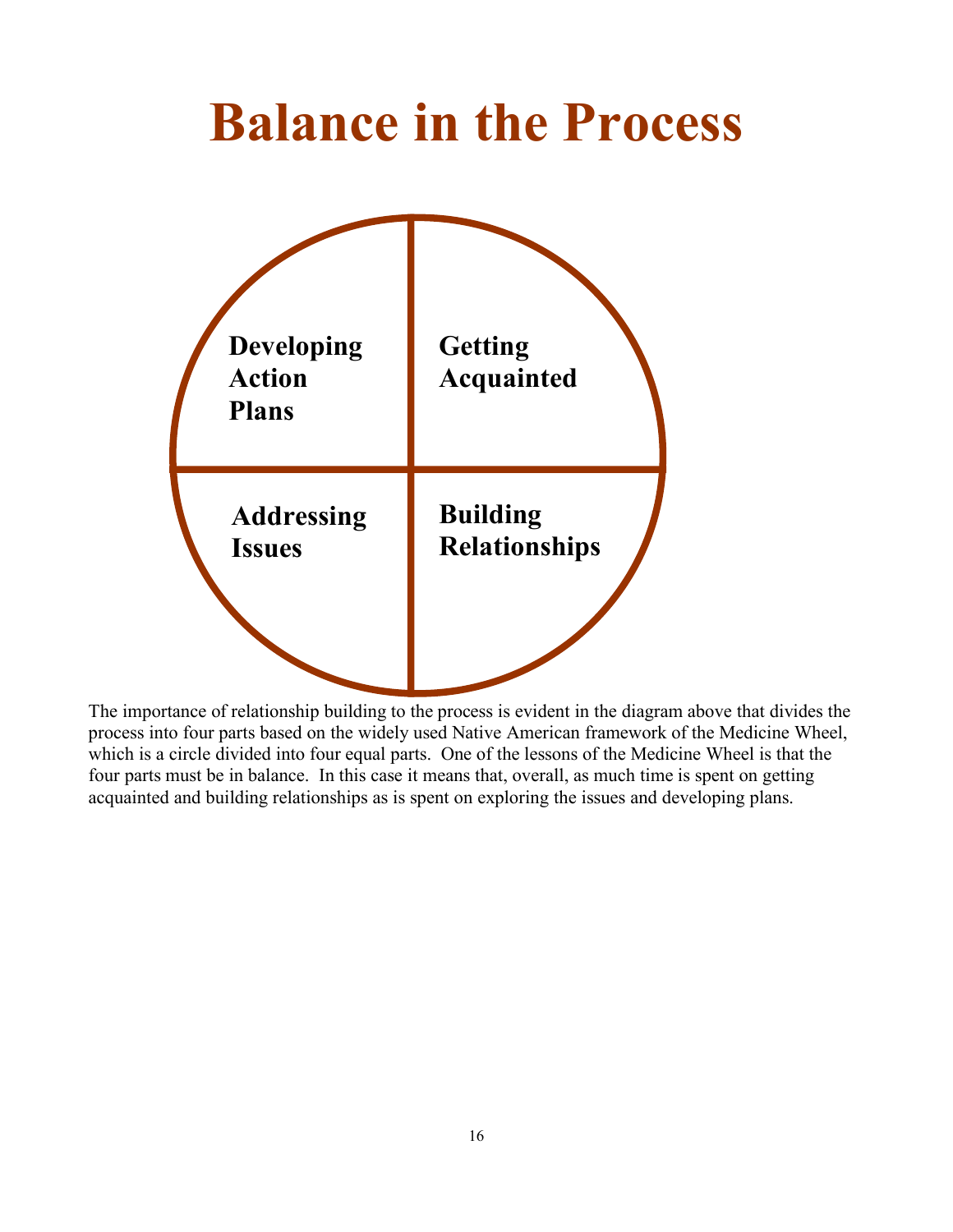## **Circle Outline**

The detail in this outline is provided to offer concrete examples and stimulate creative thinking. It is not intended to be prescriptive. The circle is not a rigid process. It is always important to be responsive in the moment to the needs of the circle participants which may not follow the outline you planned. Nonetheless, it can be useful to have an outline to guide you as a keeper.

**Welcome:** Welcome everyone to the circle. Thank them for coming. Express appreciation for the willingness to work together to resolve a difficult issue.

**Opening:** Openings mark the time and space of the Circle as a space apart from the pace and tone of everyday life. The opening ceremony is designed to help participants center themselves, be reminded of core values, clear negative energies, encourage optimism and honor the presence of everyone there*.*  Lead the group in whatever opening ceremony you have chosen. (See Appendix 2 – Sample Opening and Closing Ceremonies.)

**Explain Center:** If you have created a centerpiece, identify any items in the center and why they are there.

**Explain Talking Piece:** Explain that the talking piece is a critical element of creating a space in which all participants can both speak and listen from a deep place of truth. The person holding the talking piece has the opportunity to speak without interruption while everyone else has the opportunity to listen without the need to respond. The talking piece will be passed around the circle from person to person. Only the person holding the talking piece may speak. It is always okay to pass the talking piece without speaking. The keeper may speak without the talking piece if necessary to facilitate the process, but generally will not speak without the talking piece. If the talking piece has a particular meaning, explain that.

**Purpose:** Remind participants of the purpose of the circle.

**Introduction/Check-in Round:** Tell participants that you are going to pass the talking piece around so that we can all hear how everyone is doing today. Invite participants to introduce themselves if they are not already acquainted. We suggest the keeper share first. People will most likely model their response after the keeper. Be authentic. Pass the talking piece and ask, "How are you feeling today?" "Is there anything you feel is important for us to know about how you are doing?" Sometimes it is useful to pose a question in this round that invites sharing about oneself so the participants get to know one another better. (For possible questions see 'Getting acquainted' in Appendix 1 – Sample Prompting Questions.)

**Values/Guidelines:** Before the circle place a paper plate or half sheet of paper and a marker at each seat. Ask participants to think of a value they feel would be important in order to work through this conflict or issue in a good way. Ask them to write the value on the paper plate or sheet of paper. Pass the talking piece and ask them to share the value they chose, explain why it is important, and place their value in the center of the circle. Keeper models. After establishing values, develop guidelines for the circle. The guidelines of the Circle are the agreements that participants make with one another about how to behave in the Circle. They establish clear expectations and common ground to provide a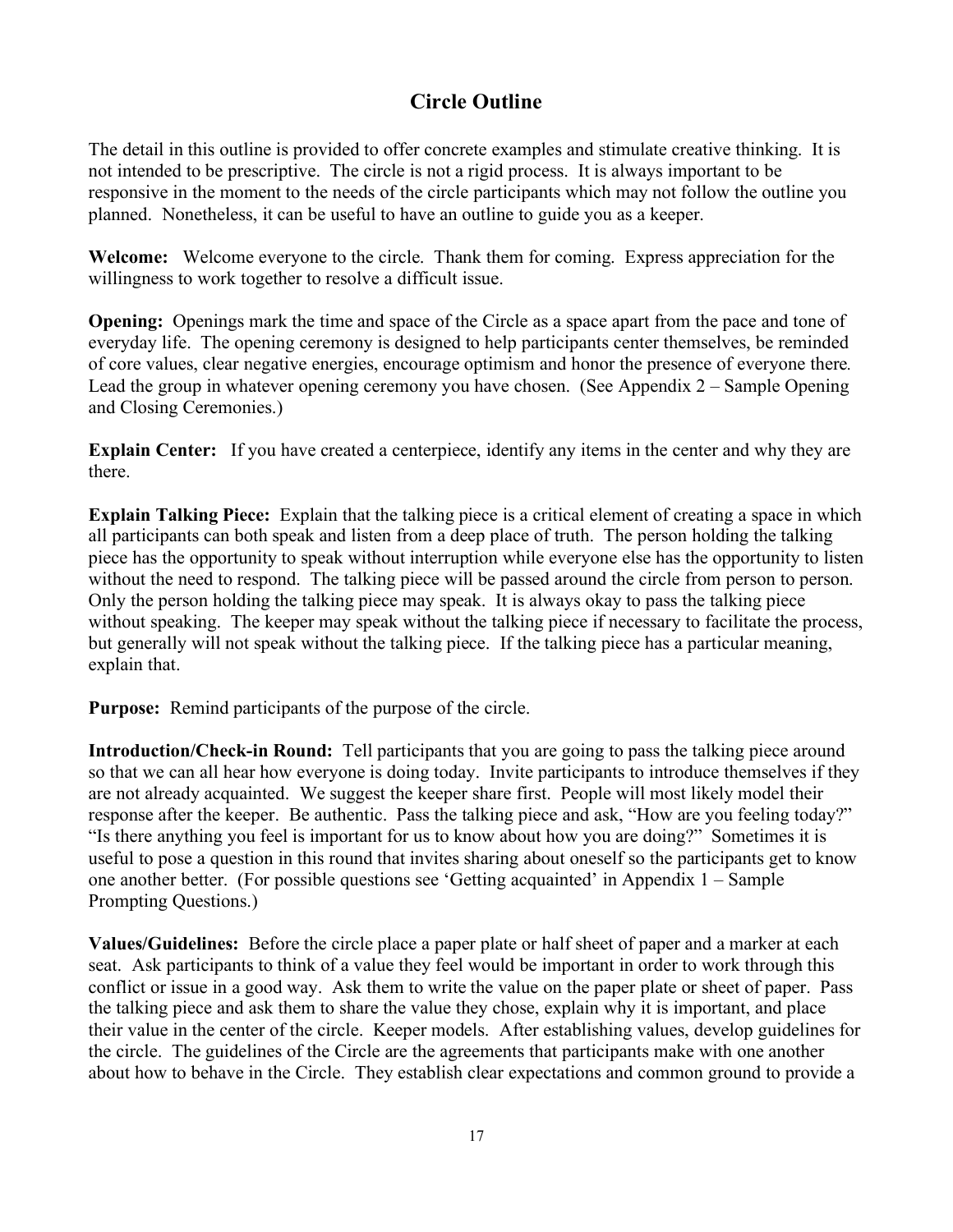space where people feel safe to speak in their authentic voice, connect to others in a good way and ensure a space that is respectful for all. Pass the talking piece and ask participants to name one agreement important to their participation in Circle. (e.g. "Speak only for yourself." or "Keep body language respectful.") Write down the suggested guidelines on a sheet of paper or flip chart. When the talking piece has gone all the way around, read the list. Pass the talking piece and ask participants to indicate whether they accept these guidelines. If there are objections explore the objections and the original purpose of the person who proposed that guideline and work to find wording that is acceptable to everyone. Extensive conversation about the guidelines can be good practice for those in conflict to work through a difference in a respectful way.

**Storytelling Round:** In some circles it is crucial to take the time for people to share stories from their own lives to increase understanding of one another or to build empathy. Stories often shatter stereotypes or assumptions conflicting parties have about one another making it possible for them to hear one another more clearly when they discuss the difficult issues later in the circle. (See ideas for storytelling in Appendix 1 – Sample Prompting Questions) The Keeper always goes first in a storytelling round.

**Exploring Issues:** Pass the talking piece, posing a question about the issue or concern that is the purpose of the circle. (For possible questions see Appendix 1 – Sample Prompting Questions) Follow with multiple rounds about the feelings, impacts, concerns of the issue. Thank participants for frank conversation about their concerns. Acknowledge the courage that it takes to be here and to try to work things out in a good way.

**Generating plans for a better future:** Pass the talking piece and ask participants what they think can be done to repair any harm and to create a better future. On a further pass ask each participant what s/he can offer to help make a better future a reality. (For possible questions see Appendix  $1 -$ Sample Prompting Questions)

**Agreement:** Determine any plans or commitments that are important to the circle and everyone agrees on. Write those down.

**Clarify Expectations:** Pass the talking piece to ask how people will know that the circle has improved the situation and what sort of follow up they want to ensure the integrity of the process.

**Check-out Round:** Pass the talking piece around and ask participants to share their thoughts about the Circle or one word that sums up how they are feeling right now as the Circle comes to a close.

**Thanks:** Thank everyone for coming and for their efforts to resolve the conflict in a respectful way that allows everyone to be at peace with themselves.

**Closing:** Lead the circle in a closing ceremony. (See Appendix 2 – Sample Opening and Closing Ceremonies.)

**Materials Needed:** Determine from the outline all the materials you need to bring to the circle (e.g. paper plates for values, markers, talking piece, center items, readings or other opening materials, the circle outline, etc.)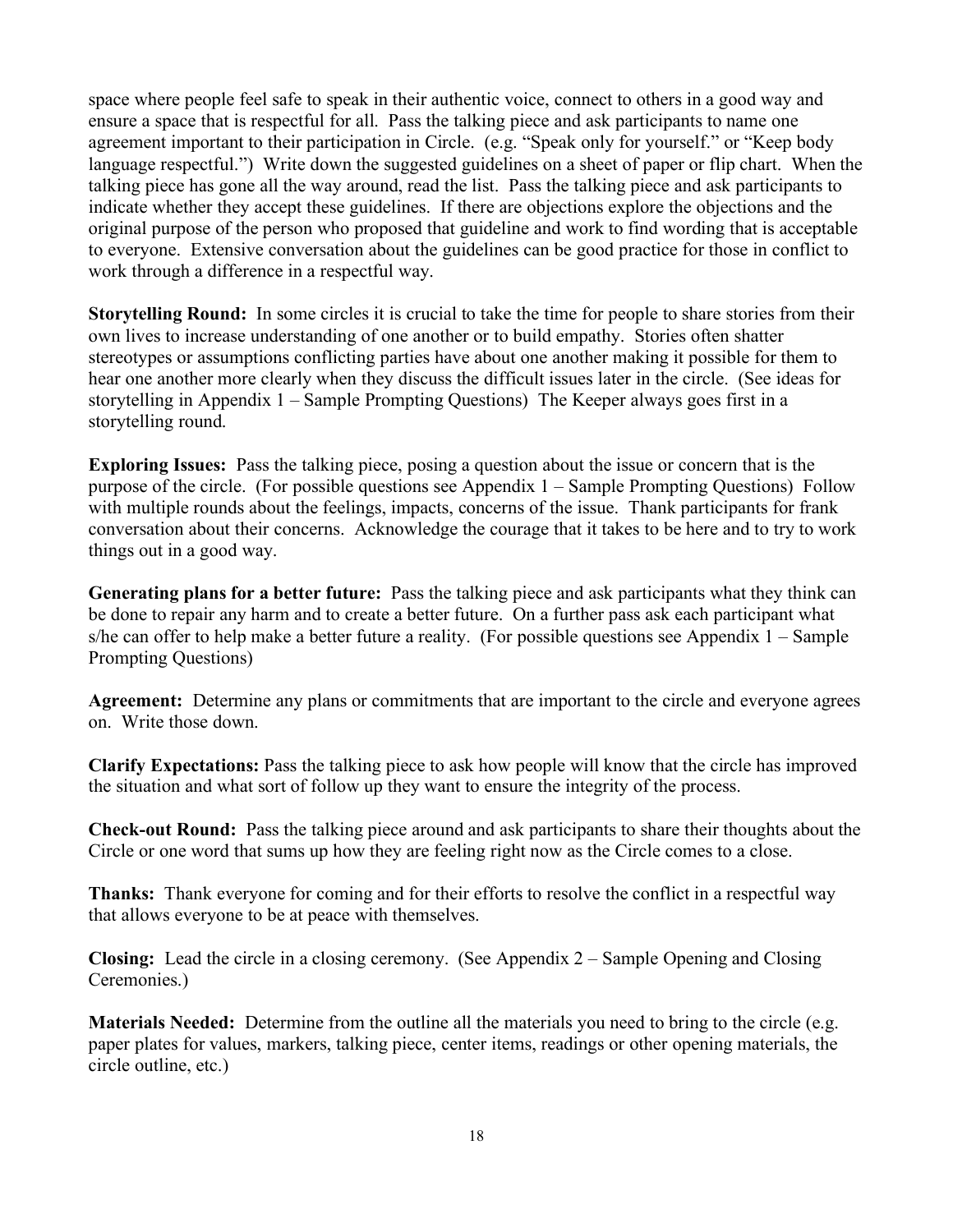### **Follow-up**

Follow up after a circle is a very important part of the process. The keeper's responsibility includes several follow-up tasks:

- Thorough debriefing with the co-keeper, to learn from the experience and assess the need for checking in with any participants.
- Checking in with any participant for whom the circle was very stressful or upsetting.
- Planning for further circles if the group decided to meet again.
- Monitoring fulfillment of any agreement.

In addition to the tasks above after any circle it is important for keepers to practice some form of selfcare that allows the keeper to release any tension or burden that might result from the emotionality of the circle process. Personal practices vary and may include physical activity, a long bath, leisurely tea, relaxing music, time with pets, etc. The important thing is to be intentional about releasing anything that is not yours to carry.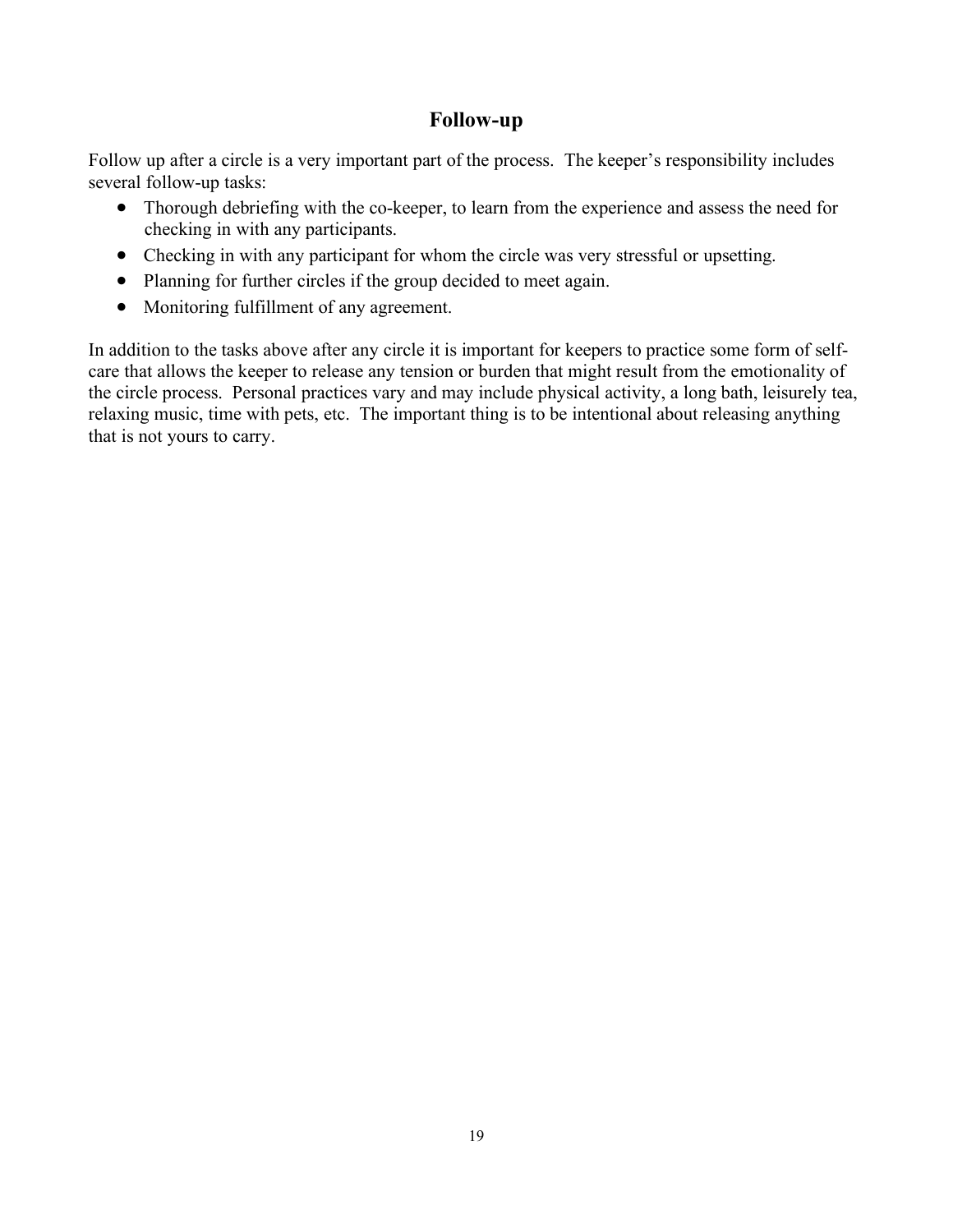## APPENDIX

## Appendix 1

Sample Prompting Questions/Topics for Circles

## **Appendix 2**

**Sample Opening and Closing Ceremonies**

**Appendix 3**

**Tips for Alternate Check-ins**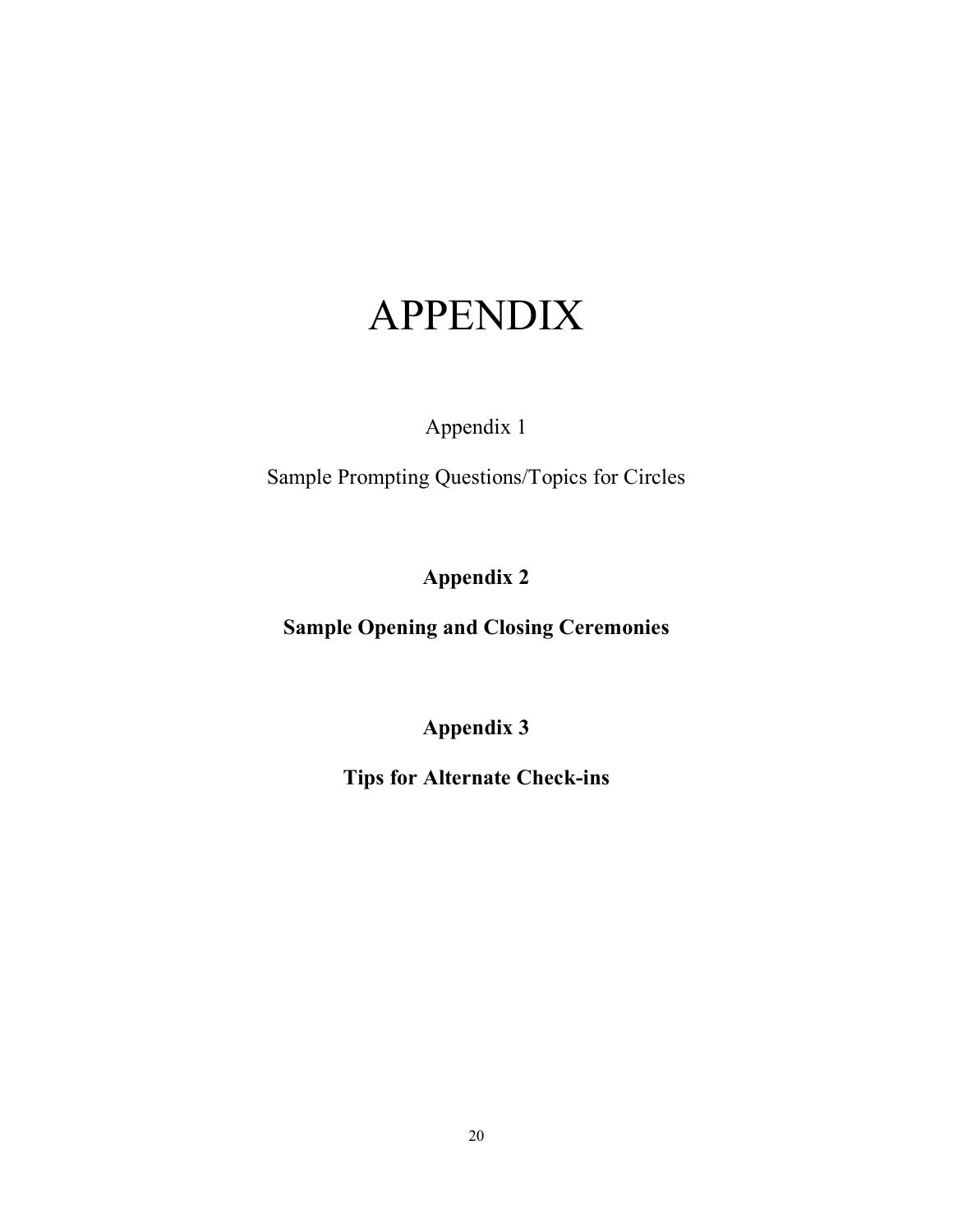## Appendix 1 Sample Prompting Questions/Topics for Circles

#### Exploring values:

- What value would you like to offer for our space together?
- What value do you think would help us have this conversation in a way that causes no further harm?
- When you are being human, at your best, what values guide you? (in a word or short phrase)
- Imagine you are in conflict with a person who is important in your life. What values do you want to guide your conduct as you try to work out that conflict?
- What is your passion?
- What do you keep returning to in your life?
- What touches your heart?
- What gives you hope?
- What demonstrates respect?
- What makes a good friend?
- Tell us about an important characteristic of someone you admire.
- With whom or where are you most like what those values describe?
- Which of our values do you struggle with the most?
- Which of our values have you seen someone in this circle exemplify?

#### Establishing guidelines:

- What agreements would you like for us in our circle to feel that you can speak honestly and respectfully?
- What behavioral agreements for how we treat each other in this dialog will help you be in alignment with the values we have established?
- What's important to you in how we have this conversation?

#### Getting acquainted:

- Tell us about who you are and a passion in your life.
- Tell us about how you came to be part of this community and what you value about this community.
- Who are your people?
- What brought you to this job/career/field of work? What does this work mean to you?
- How long have you worked in this organization and in what roles?
- What is the most satisfying aspect of your job?
- Share a story of a proud moment in your work.
- What do you do to release stress from the job?
- Share a funny story from your life/work.
- What do you appreciate about your family/community/work?
- How would your best friend describe you?
- What would you not want to change about your life?
- If you had an unexpected free day, what would you like to do?
- What is your cultural heritage and what role does it play in your life?

Storytelling from our lives to share who we are and what has shaped us (to build understanding of one another and to increase empathy)

Invite participants to share:

- A time when you had to let go of control.
- A time when you were outside your comfort zone.
- An experience in your life when you "made lemonade out of lemons."
- An experience of transformation when, out of a crisis or difficulty, you discovered a gift in your life.
- A time when you had to hear something very difficult from someone and afterward were grateful that it happened.
- An experience of causing harm to someone and then dealing with it in a way you felt good about.
- An experience of letting go of anger or resentment.
- A time when you acted on your core values even though others were not.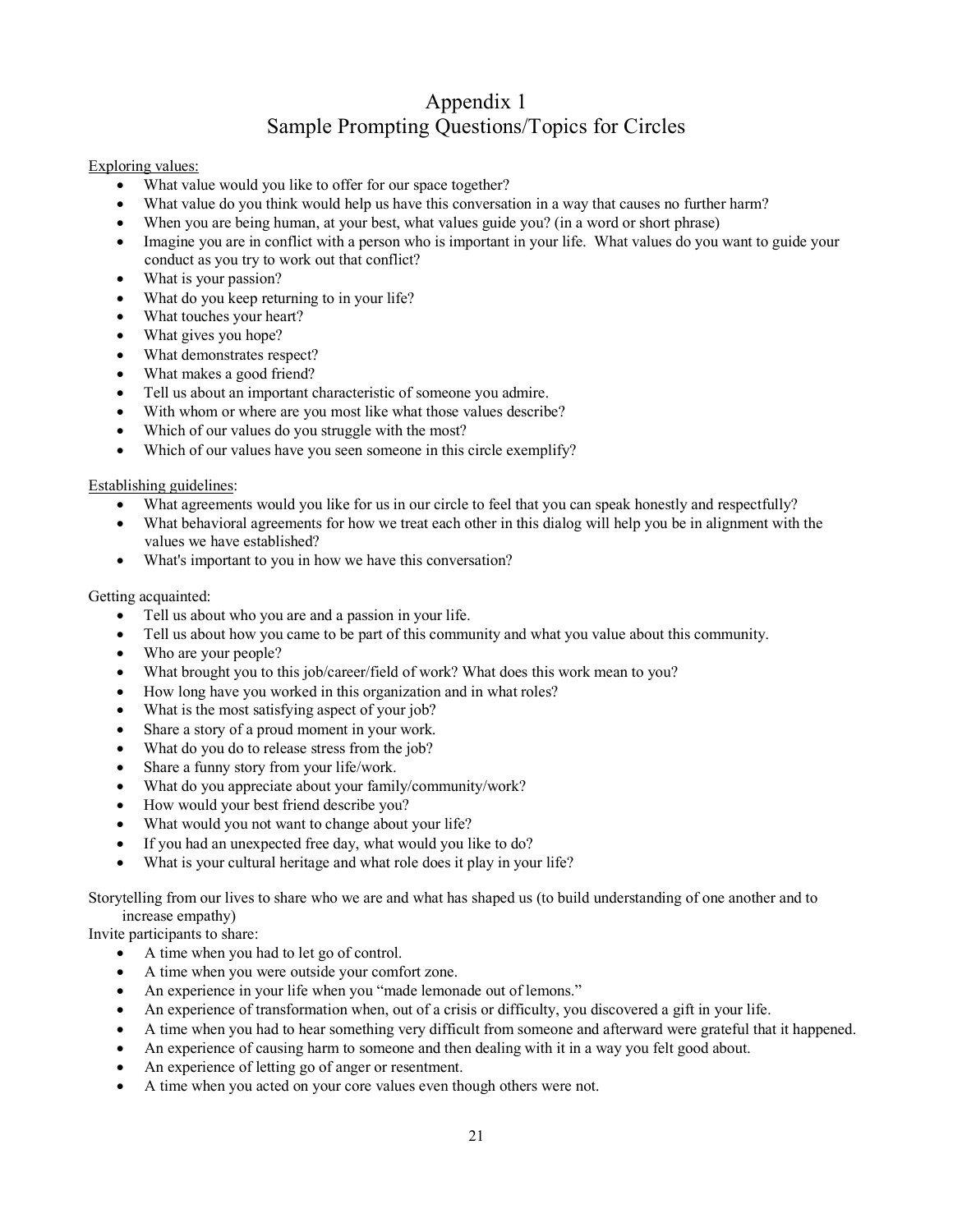- An experience where you discovered that someone was very different from the negative assumptions you first made about that person.
- An experience of feeling that you did not fit in.
- A time in your life when you experienced justice.
- An embarrassing moment that you can laugh at now.
- When have you been welcomed back?
- Share an adventure in your life.

#### Exploring issues or concerns:

- How have you been impacted by recent/pending changes at this organization?
- How have you been affected by this situation?
- How do you feel about this situation?
- What are you worried about regarding this situation?
- What are your concerns?
- What is your greatest fear in this relationship/situation?
- What's been the hardest part of this situation for you?
- How have you been affected mentally, physically and emotionally by this situation?
- What do you need the other person(s) to know or understand about you?

#### Taking responsibility:

- How have we each contributed to this situation, and how can each of us, by taking responsibility, act differently now?
- What needs to happen now to create a healthy workplace/family/community?
- Does anyone have anything to clear up with someone else in the circle?
- What is unspoken in the group that blocks good relationships or possible success?
- What are the unresolved conflicts that you would like to find a way to work through?
- What do we need to do now to repair the harm that happened and to make sure it doesn't happen again?
- What change would you like to see in your work group/family/community? What can you do to promote that change?
- In your experience what supports healing?
- Where do we go from here?

#### Clarifying expectations about the future:

- What do you expect to do differently as a result of this circle?
- What do you expect to be different (in this family/community/work relationship) after this circle?
- How will you know if things are better?
- What follow-up do you suggest to make sure that the understandings we have reached are working?

#### Checking on consensus on an agreement:

- Have you had the opportunity to express your views?
- Do you believe the group has heard you?
- Can you support this decision as the best one the group can make at this time, even if it is not your first choice?
- Can you live with this plan?
- Scaling question about agreement: On a scale of 0 to 10, 0 representing the idea that there is no way this plan could succeed and 10 representing the idea that there is no way this plan could fail, what number would you assign to the likelihood of success of this plan?
- Possible follow up: What change to the plan would move your assessment up one or two numbers?

#### Toward the end of a circle:

- Is there anything you came with that you would like to leave behind?
- What are you taking from this circle that supports your healing?
- Where do you see yourself moving forward?
- What have you learned?
- What can you take away that is useful to you?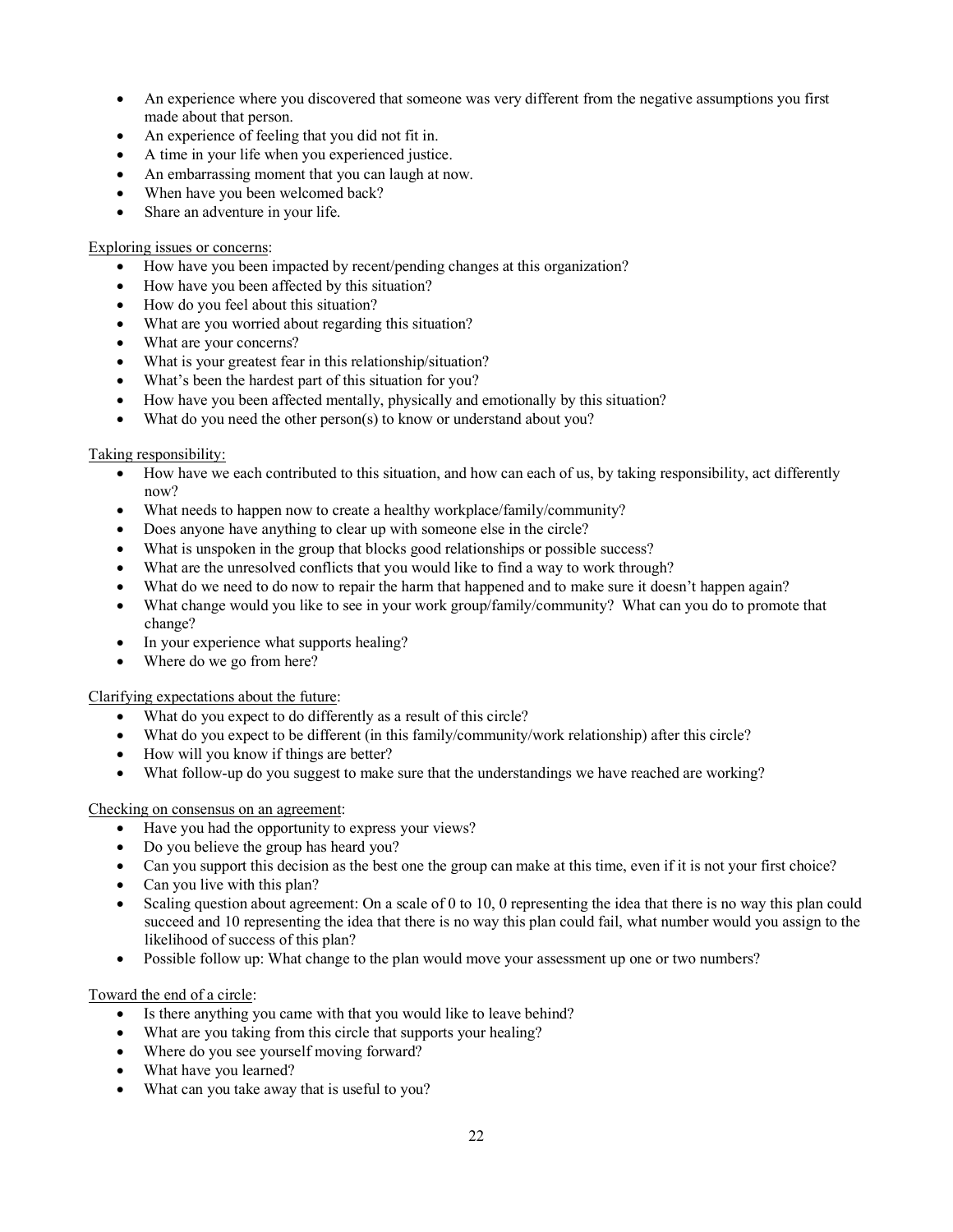• How will these insights help you in the next two weeks?

#### Exploring participants' relationship to conflict

- Do you have an experience in your life where conflict or a difficulty with another person led to a deeper relationship?
- Where do you feel it in your body when you need to deal directly with a conflict or difficulty with another person?
- What do you do when you feel a conflict emerging?
- What would you like to try to do?
- What are the situations where you 'keep your truth to yourself' and it might be useful to others to know your truth?

#### Resilience/self care

- What sustains you what do you draw on in order to give to others?
- How can we support one another in difficult times?

#### Justice

- What does justice mean to you?
- What experiences have shaped your perception of justice?

#### Race

- How much of your life is dealing with race?
- How often are you reminded of your race?
- How often do you have to negotiate issues because of your race?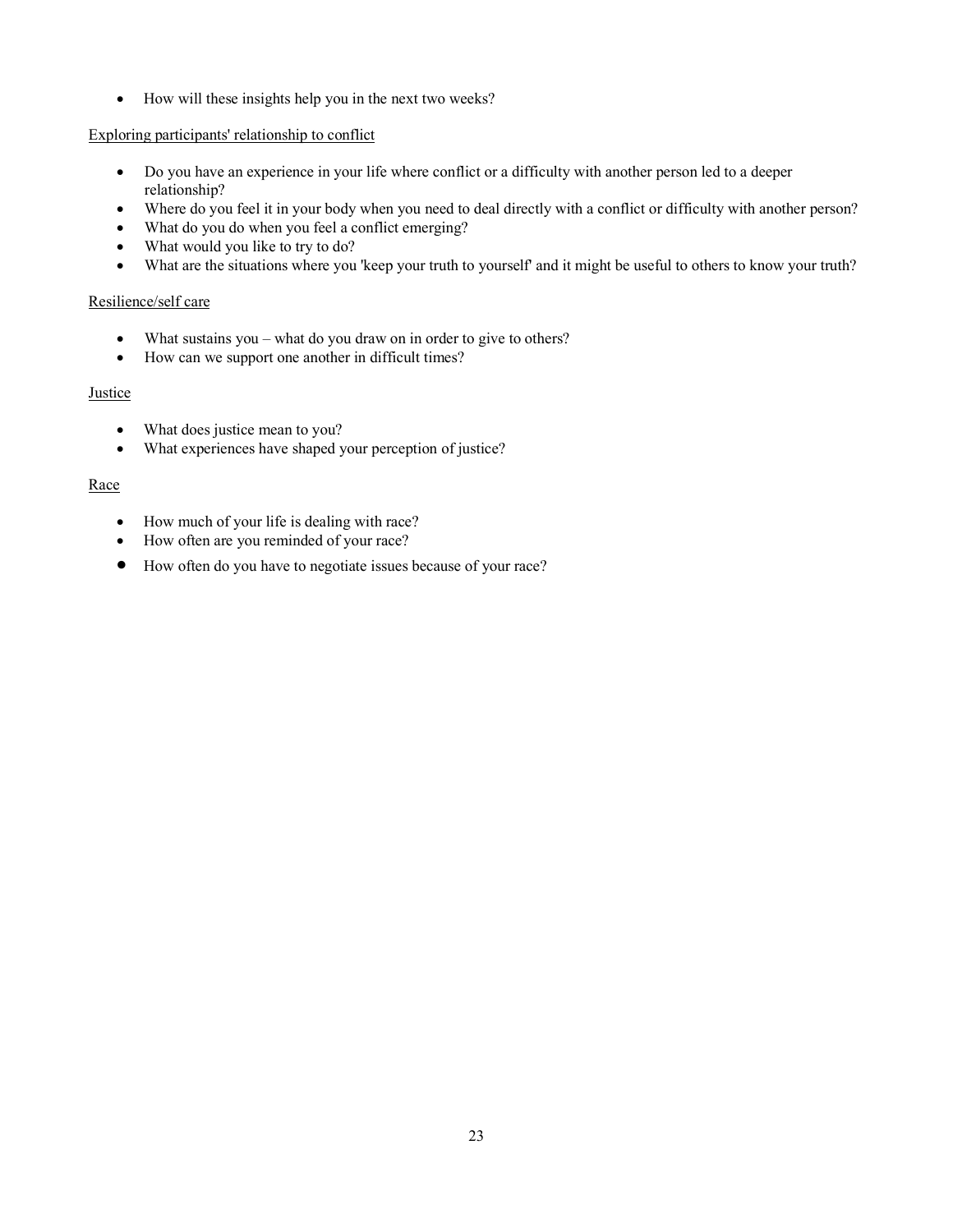## **Appendix 2 Sample Opening and Closing Ceremonies**

#### **Ouotes**

One simple way to mark the beginning of a circle is through the use of short quotations. Read clearly, quotes can provide a focal point for entry into a different space. Here are some examples of quotations that may be useful.

"The ultimate measure of a person is not where one stands in moments of comfort and convenience, but where one stands in times of challenge and controversy." -Martin Luther King

"In separateness lies the world's great misery; in compassion lies the world's true strength." -Buddha

-Out of clutter, find simplicity. From discord, find harmony. In the middle of difficulty, lies opportunity.

-Albert Einstein

"Anger is an acid that can do more harm to the vessel in which it stands than to anything on which it is poured." -Anonymous

"There never was a war that was not inward; I must fight till I have conquered in myself what causes war. "

-Marianne Moore

"The first peace, which is the most important, is that which comes within the souls of people when they realize their relationship, their oneness with the universe and all its powers, and when they realize that at the center of the universe dwells the Great Spirit, and that this center is really everywhere, it is within each of us." -Black Elk

"Better than a thousand hollow words is one word that brings peace. " -Buddha

"Do you know what astonished me most in the world? The inability of force to create anything. In the long run the sword is always beaten by the spirit." -Napoleon Bonaparte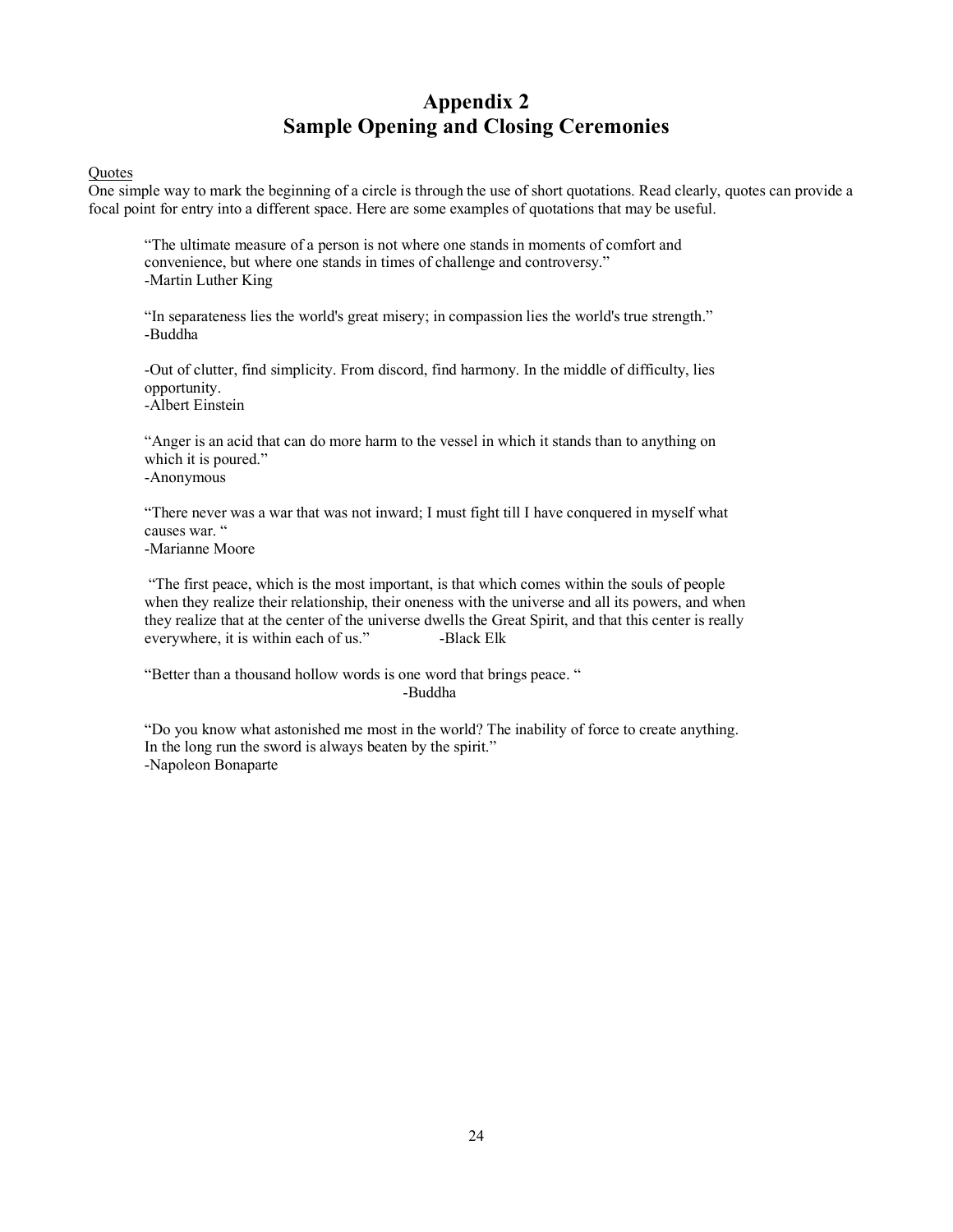"Out beyond ideas of wrongdoing and right-doing, there is a field. I will meet you there." -Rumi

"How do I listen to others? As if everyone where my Master Speaking to me His cherished last words" -Hafiz

#### Readings

For numerous readings see the MN DOC website www.doc.state.mn.us Click on **Restorative Justice** and then on **Inspirational Openings and Closings**.

Deep breathing and relaxation Following is a sample script for deep breathing:

#### *Mindful Breathing*

*Find a place where you are sitting comfortably. If you feel okay doing so, close your eyes. If you don't want to, then just find a place in front of you where you can gently focus—maybe on the table, floor, or the wall across from where you are sitting. Now take four deep breaths. Feel your chest rise and fall as you take in the air and let it out. Each time you breathe in, imagine taking in a calm, peaceful feeling. As you breathe out, let all the stress leave your body. Let your shoulders relax and soften. Let your eyes and face relax and soften. Let all the stress leave your whole body.*

*Continue with more breaths to simply pay attention to your breathing. One place in your body to follow your breathing is your nose. Notice how the air feels as it comes in through your nostrils. Perhaps the air is cooler as you breath in but slightly warmer as you exhale. Follow the breath completely as you breathe out.*

*Another place to become aware of your breathing is in your belly. It sometimes helps to gently place your hands across your stomach—almost like you are holding a basketball. Notice how your belly expands or gets bigger as you take a breath in and the air fills your lungs. As you breathe out, you'll feel your chest and belly sink—just like letting the air out of a basketball. Let your breath come and go naturally. You don't have to "try" and take deep or regular breaths. Just let your body's natural breathing rhythm happen. Your job is not to change your breath; it's just to pay attention to what's gong on already.*

#### Silence

Collective silence can be a highly effective means of beginning a session in a calm, focused manner. Silence can be combined with contemplation (e.g. 'what is most important for you to say today'), writing (e.g. 'what brought to here.'), drawing (e.g. 'how are you feeling today?') or simply a few deep and intentional breaths before beginning to circulate the talking piece.

#### **Activities**

*Passing*: passing an item around the circle (before the talking piece) may bring people together over a common symbol. *Tying*: "Weave a web between people in a circle by having each participant hold a piece of yarn and throw the ball of yarn to another person in the circle while sharing a [brief] story or emotion to represent their shared journey into conflict (Schirch, 2005, pg. 168)"

*Ball of clay*: explain that you possess a ball of clay which can be turned into any object. The object must be sculpted out of the invisible clay, then without speaking, used for its purpose to demonstrate what it is. For example, you may sculpt a fishing rod, which you then use to briefly act out the scene of catching a fish. After this is done, go through the motions of forming the clay back into a ball, and pass it to the next person in the circle. Again, this simple game allows people to express their creativity and personality non-verbally, and begins the circle on a note of fun.

*Group story (closing):* One person begins----"Once upon a time there was a team….." and completes the sentence. Each person adds one meaningful sentence that builds on the sentence that came before it. The story should travel around the circle once—twice for smaller groups with the last person in the circle contributing the final sentence and then saying "…and that for now is the end!!

*Ribbon ceremony of encouragement (closing)*: Distribute one piece of ribbon about a yard long to each person. Turn to the person to your left. While tying your ribbon to that person's ribbon give some words of encouragement to that person.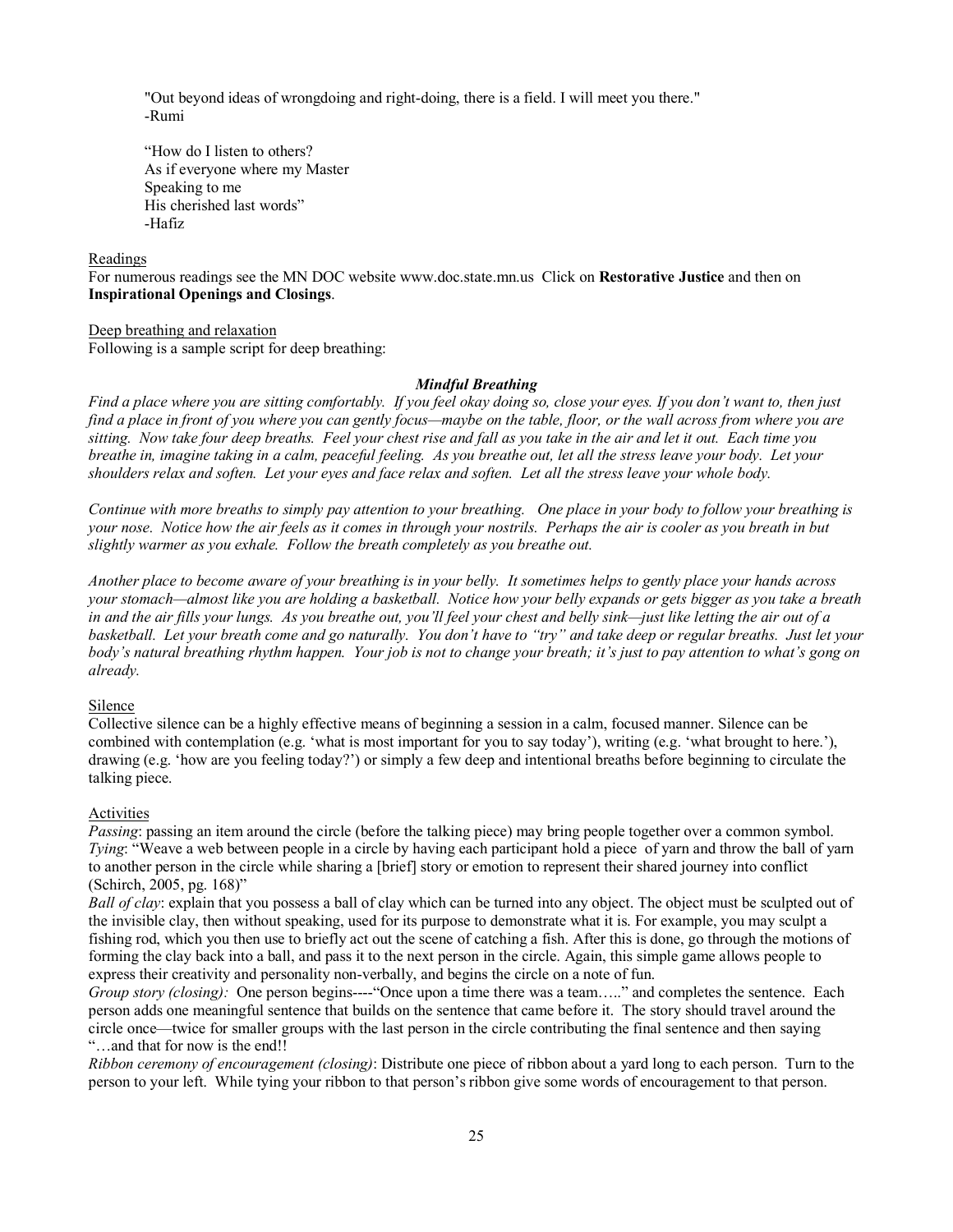When you have finished invite the person to your left to turn to the person to his/her left, tie the ribbon to the next person's ribbon and say something encouraging to that person. Repeat around the circle until the ribbon is tied all the way around and each person has both given and received encouragement.

*Self affirmation (closing)*: Pass a roll of toilet paper around the circle inviting participants to take as many sheets as they wish from the roll before passing it to the next person. Ask them to separate and stack the sheets they tore off the roll. Pass the talking piece asking each participant to make a positive statement about him or her self for each piece of toilet paper they have – and encourage them to do statements about their physical being, their mental being, their emotional being and their spiritual being. We suggest that the keeper go first to model the activity.

*Puzzle (opening)*: Create or purchase a puzzle with very large pieces (such as a children's floor puzzle). Pass a container with the pieces asking each participant to take a piece and say something about how the piece fits them. Keep passing until all the pieces are distributed. Ask participants to go to the center and put the puzzle together.

*Human sculpture (opening):* Explain that we are going to make a human sculpture. Ask for someone who is willing to start the sculpture. Invite that person into the center of the circle to take a position and hold the position until the sculpture is finished. One by one going clockwise around the circle from the person who started the sculpture ask each participant to come to the center and arrange themselves in the human sculpture and then hold that position until it is finished. When the sculpture is finished ask participants to take a deep breath and notice their creation as something more than the collection of their individual identities. Invite them to take another deep breath and then to return to their chairs in the circle. Place the centerpiece items in the center of the circle.

*Rainstorm activity*: Keeper starts by rubbing hands palm to palm up and down in front of his/her chest; the next person to the left joins in the motion and then the next and the next all around the circle like a wave, with the Keeper continuing the motion while it moves around the circle. When the motion returns to the keeper, the keeper stops the hand rubbing and begins alternately slapping hands on his/her thighs. The next person follows the keeper's change and one by one around the circle each person follows the change of movement of the person before them. When it returns again to the keeper, the keeper stops slapping the thighs and alternately stomps feet. This movement then is followed one by one around the circle. When it returns to the keeper the keeper stops stomping the feel and again does the thigh slapping motion and that motion is passed around the circle. Finally the keeper once again does the hand rubbing motion. When that motion comes back to the keeper, the keeper stops all motion. One by one each person in the circle follows the person before them in stopping until all are quiet.

#### Music

Music can bring the attention of the room together in the context of a shared or similar emotional experience. The type of music, and whether or not to choose instrumental or vocal music, will vary greatly with the context.

#### Movement

Lead the group through the following simple yoga movements for an opening or a closing:

- 1. With palms together in front of your heart, ground through the feet and feel the connection with the earth through the soles of the feet.
- 2. Exhale and fold forward from the waist to touch the earth with your hands. Bend your knees to make this comfortable.
- 3. From here, take a deep breathe in, and sweep your arms skyward as you stand upright. Bring your palms together overhead and look up as you stretch upward.
- 4. Exhale as your bring your arms down palms together in front of the heart.
- 5. Inhale as you sweep your arms outward and up skyward, palms together looking up. Exhale as bring your arms down palms together in front of the heart.
- 6. Inhale as you sweep your arms outward and up skyward, palms together looking up. Exhale as bring your arms down palms together in front of the heart.